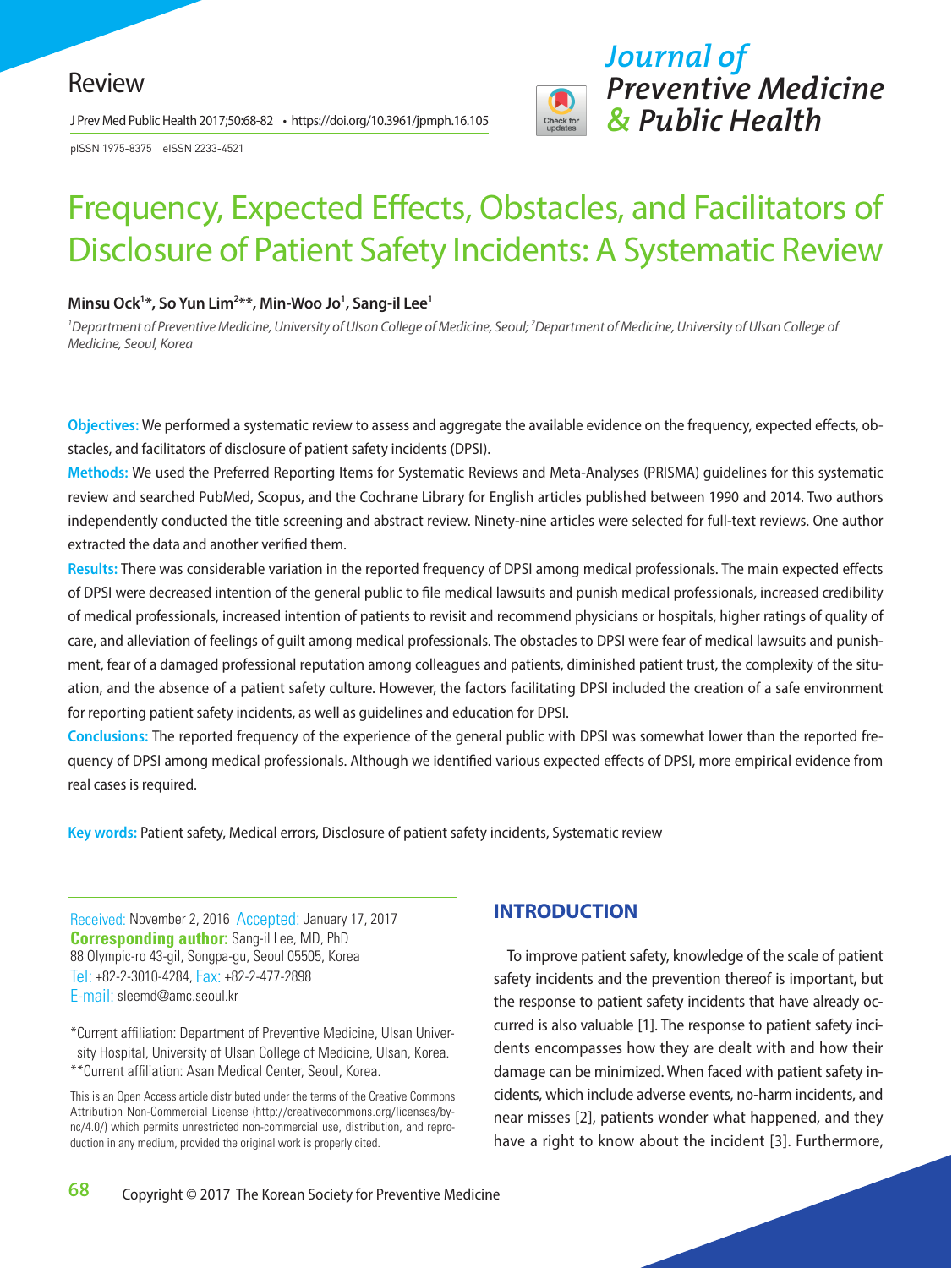## Journal of *Journal of* **SR of Disclosure of PSIs**

medical professionals, particularly physicians, have a responsibility to inform patients about patient safety incidents [4]. Thus, disclosure of patient safety incidents (DPSI) is necessary when patient safety incidents occur.

DPSI does not just refer to informing patients about the incident. The definition of DPSI varies among researchers, but DPSI typically includes "an acknowledgment; an expression of regret or an apology; an investigation into the incident; providing a factual explanation of what happened and explaining the steps being taken to manage the incident and prevent recurrence" [5,6]. In the present study, we defined DPSI as follows: when a patient safety incident occurs, medical professionals preemptively explain the incident to the patients and their caregivers, express sympathy and regret for the incident, deliver an apology and compensation appropriately if needed, and promise to prevent its recurrence.

Various researchers and institutions have highlighted the importance of DPSI in terms of patient safety. For example, DPSI is regarded as a significant issue affecting patient engagement and involvement, which is one of the 10 key patient safety domains [7]. The National Quality Forum adopted DPSI as one of its 34 safe practices required for patient safety [8]. Furthermore, the accreditation standards of the Accreditation Canada demand that healthcare institutions conduct DPSI [9].

However, published experiences with the implementation of DPSI in practice are limited to some Western countries [5,10]. Furthermore, many healthcare professionals have a number of concerns about the risks of DPSI [10,11]. In order to expand and deepen the discussion on DPSI, an accurate understanding and synthesis of the evidence on DPSI would be helpful. Although several articles have reviewed the literature related to DPSI [10,11], no studies have used the systematic review (SR) method to do so, to the best of our knowledge. Therefore, in this present study, we conducted a SR to assess and aggregate the evidence on the frequency, expected effects, obstacles, and facilitators of DPSI.

## **METHODS**

## **Key Questions**

We applied the PRISMA (Preferred Reporting Items for Systematic Reviews and Meta-Analyses) guidelines to this SR [12]. The following key questions were specified:

1. How often does DPSI happen?

1-1. How often do medical professionals conduct DPSI?

- 1-2. How often does the general public experience DPSI?
- 2. What expected effects does DPSI have on medical professionals and the general public?
- 3. What factors influence DPSI?
	- 3-1. What are the obstacles to DPSI?
	- 3-2. What are the facilitators of DPSI?

#### **Organization of the Systematic Review Team**

The SR team had four members. Three of the team members were physicians who had experience with research into patient safety and SRs. The other was a medical student who had participated in health services research on several occasions.

#### **Search**

We searched for English articles published between 1990 and 2014 using PubMed, Scopus, and the Cochrane Library. The search date was March 13, 2015. We combined terms related to DPSI, such as "disclosure," "sorry," "apology," and "duty of candor." The search strategy is specified in Supplemental Table 1. The search was restricted to title and abstract. We did not carry out additional searches for gray literature.

#### **Eligibility and Article Selection**

Articles were eligible for inclusion if they contained empirical evidence from qualitative or quantitative analyses of the frequency, expected effects, obstacles, and facilitators of DPSI. Review articles were excluded. Two authors (MO and SYL) independently conducted the title screening and abstract review. If there were disagreements and the two authors could not reach a resolution, a third author (SIL) was consulted.

## **Data Extraction and Quality Assessment**

Data extraction was sequentially conducted. One author (MO) first extracted the data and another author (SYL) verified the results by comparing the extracted data and original articles. We did not assess the quality of the articles, including risk of bias, due to variations in the methodology of the included articles.

## **RESULTS**

## **Article Selection and Characteristics**

A total of 99 articles were selected for full-text reviews from 4380 articles identified by a database search (Supplemental Table 2). Figure 1 details the article selection process. Approximately half of the articles for the full-text reviews ( $n=53$ ,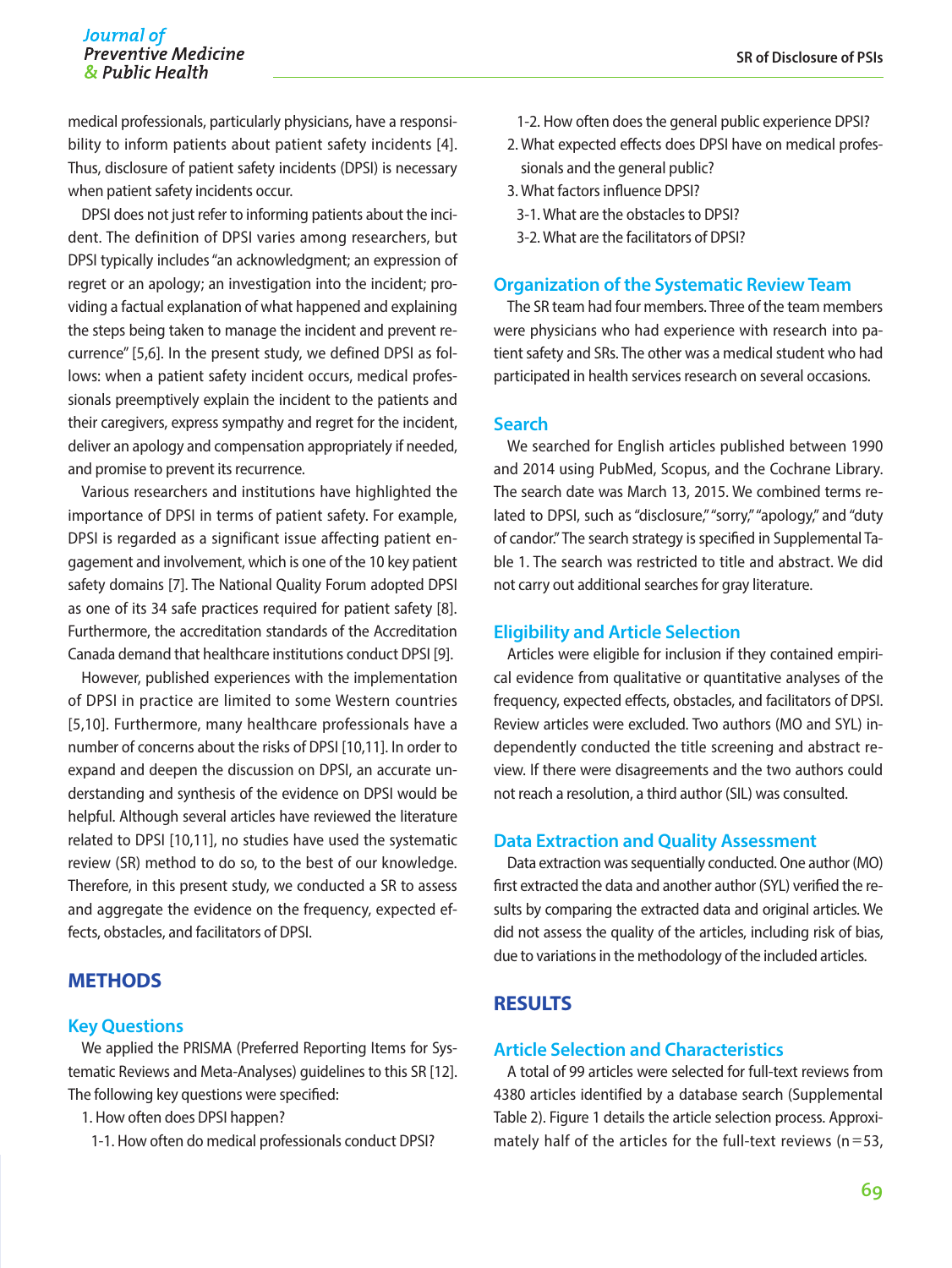

#### **Figure 1.** Flow chart of article selection.

#### **Table 1.** Key findings on the frequency of and experiences with disclosure of patient safety incidents

|                                                       | <b>Medical professionals</b>                                                                                                                                                                                                                                                                                                                                                                                                                                                                                                    | The general public                                                                                                                                                                                                                                                                                                                                                                                       |
|-------------------------------------------------------|---------------------------------------------------------------------------------------------------------------------------------------------------------------------------------------------------------------------------------------------------------------------------------------------------------------------------------------------------------------------------------------------------------------------------------------------------------------------------------------------------------------------------------|----------------------------------------------------------------------------------------------------------------------------------------------------------------------------------------------------------------------------------------------------------------------------------------------------------------------------------------------------------------------------------------------------------|
| Actual frequency<br>or experience                     | There was considerable variation in the reported frequency of<br>medical professionals' disclosure of patient safety incidents [13-16]<br>Disclosure of patient safety incidents was conducted more often<br>for minor errors than major errors [17,18]<br>Physicians tended to disclose patient safety incidents more<br>frequently than other medical professionals [19]                                                                                                                                                      | The general public reported less experience with the disclosure<br>of patient safety incidents than the reported frequency of medical<br>professionals' disclosure of patient safety incidents [33,34]<br>Most of the general public had little experience with full disclosure,<br>and medical professionals' disclosures were insufficient to meet the<br>needs and expectations of the public [35,36] |
| Intentions or<br>preferences in<br>hypothetical cases | Contrary to the actual frequency of the disclosure of patient safety<br>incidents, in hypothetical cases, the intention to disclose patient<br>safety incidents generally increased with increased severity of the<br>disability caused by the medical error [17,20]<br>The intention to disclose patient safety incidents also increased<br>with increased clarity of the medical error in hypothetical cases [21-23]<br>Medical professionals were prone to conduct partial disclosure<br>rather than full disclosure [24,25] | Most of the general public absolutely advocated for the disclosure<br>of patient safety incidents in all types of hypothetical cases [25,37]                                                                                                                                                                                                                                                             |
| Simple intentions<br>or preferences                   | Most medical professionals expressed a simple intention to conduct<br>disclosure of patient safety incidents, and the numbers have gradually<br>grown in recent years [23,26,27]<br>Most medical professionals thought that disclosure of patient safet<br>incidents was unnecessary in the case of near misses [17,22,28-32]                                                                                                                                                                                                   | Most of the general public completely supported the disclosure of<br>patient safety incidents regardless of the type of incident [38-43]<br>Most of the general public thought that disclosure of patient safety<br>incidents was necessary in the case of near misses [38,41-43]                                                                                                                        |

53.5%) were published from 2010 onward. Of the 99 articles, 75 provided information on the frequency of DPSI (key question 1), 33 articles included the expected effects of DPSI (key question 2), and 20 articles described the obstacles to and facilitators of DPSI (key question 3).

## *Key question 1-1: the frequency of disclosure of patient safety incidents among medical professionals*

Table 1 summarizes the key findings on the frequency of DPSI among medical professionals. The findings were divided

as follows: actual frequency, intentions in hypothetical cases, and simple intentions.

First, in terms of actual frequency, considerable variation was found in the reported frequency of DPSI among medical professionals [13-16]. Medau et al. [13] reported that 26 out of 30 psychotherapists (86.7%) adopted the practice of disclosing their errors, but Lander et al. [14] found that just 20 out of 210 otolaryngologists (9.4%) reported that they disclosed errors and adverse events to patients. In particular, the estimated frequency using retrospective reviews of medication error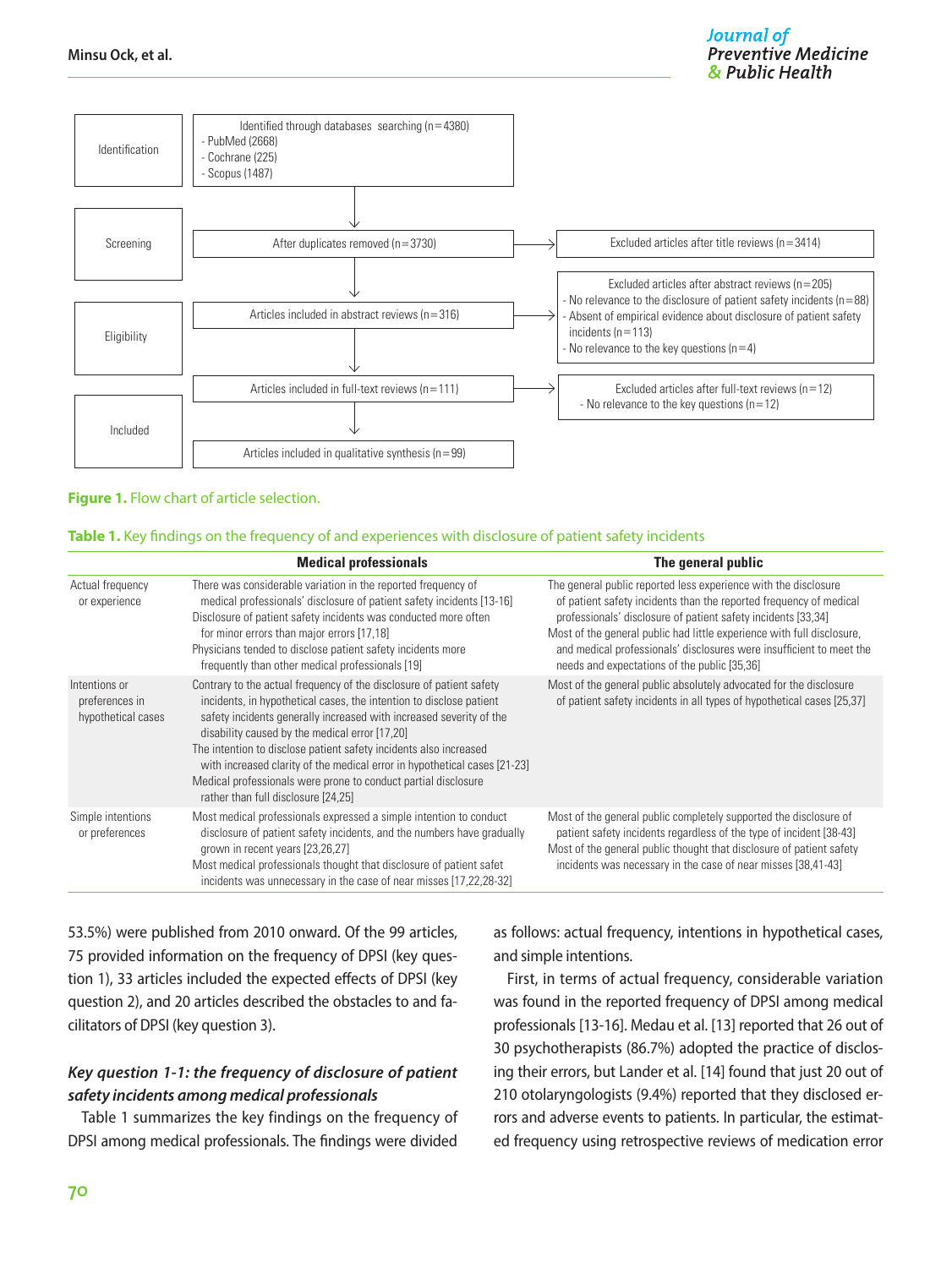#### Journal of **Preventive Medicine** & Public Health

reports and medical records was very low [15,16]. Furthermore, the reported frequency of DPSI among medical professionals was influenced by the severity of harm caused by the medical error. DPSI was conducted more often in the case of minor errors than major errors [17,18]. Kaldjian et al. [17] reported that 41% of faculty and residents had actually disclosed minor errors, but only 5% had disclosed major errors. Regarding differences among medical professionals, it seemed that physicians tended to perform DPSI more frequently than other medical professionals. Hobgood et al. [19] reported that the disclosure rates of physicians were significantly higher than those of nurses and out-of-hospital personnel.

Contrary to the actual frequency of DPSI, in hypothetical cases, the intention to conduct DPSI generally increased with the severity of the disability caused by the medical error [17,20]. The intention to conduct DPSI also increased with the clarity of the medical error in hypothetical cases [21-23]. White et al. [23] reported that trainees' disclosure intentions were significantly higher for more apparent errors than for less apparent errors. Furthermore, medical professionals tended to conduct partial DPSI rather than full DPSI [24,25]. Chan et al. [24] determined that surgeons used the term "error" or "mistake" in 34 out of 60 cases (56.7%), gave a verbal apology in 28 out of 60 cases (46.7%), and told the patient about future precautions in only 5 out of 60 cases (8.3%).

Most medical professionals expressed a simple intention to conduct DPSI [23,26], and the numbers have gradually increased in recent years [27]. Sorokin et al. [27] reported that trainees surveyed in 2008 more often acknowledged the moral responsibility to disclose adverse events to patients than those who responded to the same questionnaire in 2003. However, there were differences in the intention to conduct DPSI according to the type of medical error, similarly to what was observed with regard to actual frequency and intentions in hypothetical cases. In particular, most medical professionals still thought that DPSI was unnecessary in the case of a near miss [17,22,28-32]. For example, Evans et al. [30] reported that 71.6% of radiation oncologists and trainees thought that near misses should not be disclosed, although 94.8% of them thought that serious medical errors should be disclosed.

## *Key question 1-2: experiences of the general public with disclosure of patient safety incidents*

Table 1 shows the key findings regarding the experiences of the general public with DPSI. Similarly to the findings observed among medical professionals, the findings were divided as follows: actual experience, preferences in hypothetical cases, and simple preferences.

The reported frequency of experiences with DPSI among the general public was lower than the reported frequency of DPSI among medical professionals [33,34]. Lyu et al. [34] determined that 11.4% of patients (27 of 236) who reported patient harm received an apology from the clinician or medical organization. Furthermore, most of the general public had little experience with full disclosure [35]. They experienced DPSI without some of its essential elements. Consequently, medical professionals' DPSI was insufficient to meet their needs and expectations [36].

Most of the general public absolutely advocated for DPSI in all types of hypothetical cases [25,37]. Matlow et al. [37] reported that 99% of parents wanted to be told of adverse events with any real or potential harm. Furthermore, most of the general public also completely supported DPSI, regardless of the type of incident [38-43]. Mazor et al. [38] found that 98.8% of health plan members wanted to be informed about errors. In particular, most of the general public generally thought that DPSI is necessary in the case of a near miss [38, 41-43], with the exception of one report [40].

## *Key question 2: expected effects of disclosure of patient safety incidents*

Table 2 summarizes the expected effects of DPSI. Above all, DPSI was expected to reduce the rate of medical lawsuits and related costs, although empirical evidence based on real observational data is limited. Only two articles used a 1-group pretest/pos*t*-test design [44,45]. Kachalia et al. [44] reported that, after full implementation of a disclosure program, the average monthly rate of newly made claims decreased from 7.03 to 4.52 per 100 000 patient encounters, and the average monthly rate of lawsuits also declined from 2.13 to 0.75 per 100 000 patient encounters. Adams et al. [45] determined that, after implementation of a disclosure program, the rate of gastroenterology-related claims per 1000 patient encounters declined from 0.160 to 0.068%, and the mean total liability per gastroenterologyrelated claim also decreased from US dollar (USD) 167 309 to USD 81 107.

Several other articles also found that DPSI did not increase the likelihood of legal action from the general public [35,43,46- 49]. For example, Hobgood et al. [48] reported that 35% of patients were less likely to file a suit if they were informed of the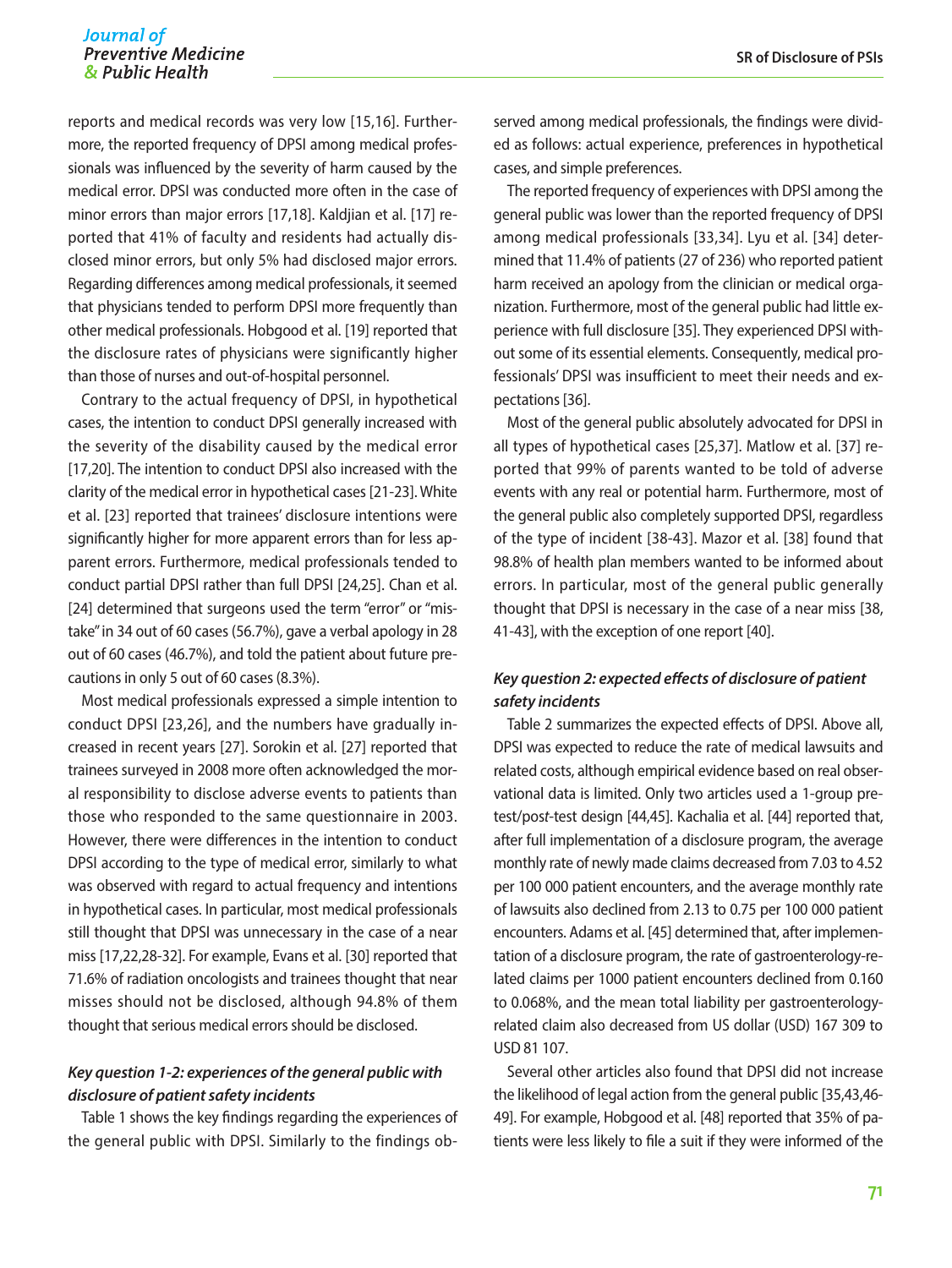#### **Table 2.** Major expected effects of disclosure of patient safety incidents

| Area                               | <b>Key findings</b>                                                                                                                                                                                                                                                                                                                                                                                                                                                                                                                      |  |
|------------------------------------|------------------------------------------------------------------------------------------------------------------------------------------------------------------------------------------------------------------------------------------------------------------------------------------------------------------------------------------------------------------------------------------------------------------------------------------------------------------------------------------------------------------------------------------|--|
| Medical lawsuits<br>and punishment | Although empirical evidence is limited, disclosure of patient safety incidents reduced the rate of medical lawsuits and related costs [44,45]<br>Disclosure of patient safety incidents did not increase the likelihood of legal action from the general public [35,43,46-49]<br>Disclosure of patient safety incidents decreased the intention of the general public to punish medical professionals [50]<br>Disclosure of patient safety incidents increased the intention of the general public to forgive medical professionals [42] |  |
| Patients                           | Disclosure of patient safety incidents helped to build a better physician-patient relationship, improved patient satisfaction, and generally<br>increased the credibility of medical professionals [18,35,38]<br>Disclosure of patient safety incidents increased patients' intention to revisit and recommend the physicians or hospitals [54,55]<br>Disclosure of patient safety incidents could improve patients' evaluation of the quality of care [54,56]                                                                           |  |
| Medical professionals              | Disclosure of patient safety incidents reduced medical professionals' feelings of guilt [17,20,29]                                                                                                                                                                                                                                                                                                                                                                                                                                       |  |
| Others                             | Disclosure of patient safety incidents would decrease the risks of similar medical errors [52]<br>Physicians who disclose patient safety incidents can be role models for medical students [57]<br>Disclosure could affect relationships among medical professionals in a positive way [20]                                                                                                                                                                                                                                              |  |

error, and another 64% of patients were not affected by disclosure. Furthermore, DPSI decreased the intention of the general public to punish medical professionals [50] and increased the intention of the general public to forgive medical professionals [42]. Most medical professionals also agreed with the positive expected effects of DPSI on medical lawsuits and punishments [14,18,31,51], although one article reported that a fair number of surgeons disagreed with these expected effects [52]. However, some articles found limited effects of DPSI on medical lawsuits and punishment [38,53]. Wu et al. [53] concluded that inclination to sue might not be influenced by DPSI on the basis of the results of a survey using video vignettes. In addition, Mazor et al. [38] determined that the reported likelihood of seeking legal advice may increase under some circumstances.

Various articles suggested several positive expected effects of DPSI in terms of patients. DPSI was expected to help build a better physician-patient relationship, improve patient satisfaction, and generally increase the credibility of medical professionals [18,35,38]. For example, only 13% of residents who disclosed serious errors considered that the disclosure negatively impacted their relationship with patients, and only 3% of interns and residents felt the same [18]. Furthermore, DPSI was expected to increase patients' intention to revisit and recommend the physicians or hospital [54,55]. In addition, DPSI was expected to improve patients' evaluation of quality of care [54,56]. However, one article showed that a considerable number of surgeons had negative opinions on these positive expected effects of DPSI, especially regarding the likelihood of patients to revisit the physician [52]. Some articles suggested that DPSI reduces medical professionals' feelings of guilt [17,20,29]. Gallagher et al. [29] reported that 74% of physicians who had conducted disclosure of a serious error experienced relief after the disclosure. Wagner et al. [20] also determined that 86.1% of nurses who had been involved in the disclosure of a serious error were subsequently relieved.

DPSI was expected to decrease the risks of similar medical errors. Ghalandarpoorattar et al. [52] reported that 52.8% of surgeons agreed that DPSI reduced the risk of error recurrence. Furthermore, physicians who perform DPSI can be role models for medical students [57]. DPSI can also positively influence relationships among medical professionals. Of nurses who had been involved in the disclosure of a serious error, 43.9% thought that the DPSI positively affected the relationship between residents and nurses [20].

## *Key question 3-1: obstacles to disclosure of patient safety incidents*

The obstacles to DPSI can be summarized in five main points (Table 3). First, despite the expected effects of DPSI on medical lawsuits and punishment, fear of medical lawsuits and punishment was the main factor affecting medical professionals' intention to perform DPSI [17,30,39]. According to the article by Evans et al. [30], 38.0% of radiation oncologists and trainees thought that DPSI increased the likelihood of being sued, although 32.4% felt that DPSI decreased the likelihood of being sued. However, according to the study of Dintzis et al. [28], only 11.2% of anatomic pathologists and laboratory medical directors thought that fear of being sued would influence their recommendations regarding DPSI.

Second, fear of a damaged professional reputation among colleagues and patients was frequently suggested as an obstacle to DPSI [17,32,52]. Various traits of medical professionals, such as shame and self-protection, could inhibit DPSI in this context [32].

Third, many medical professionals were afraid of undermining patient trust when they performed DPSI [17,18,29,31,32,51,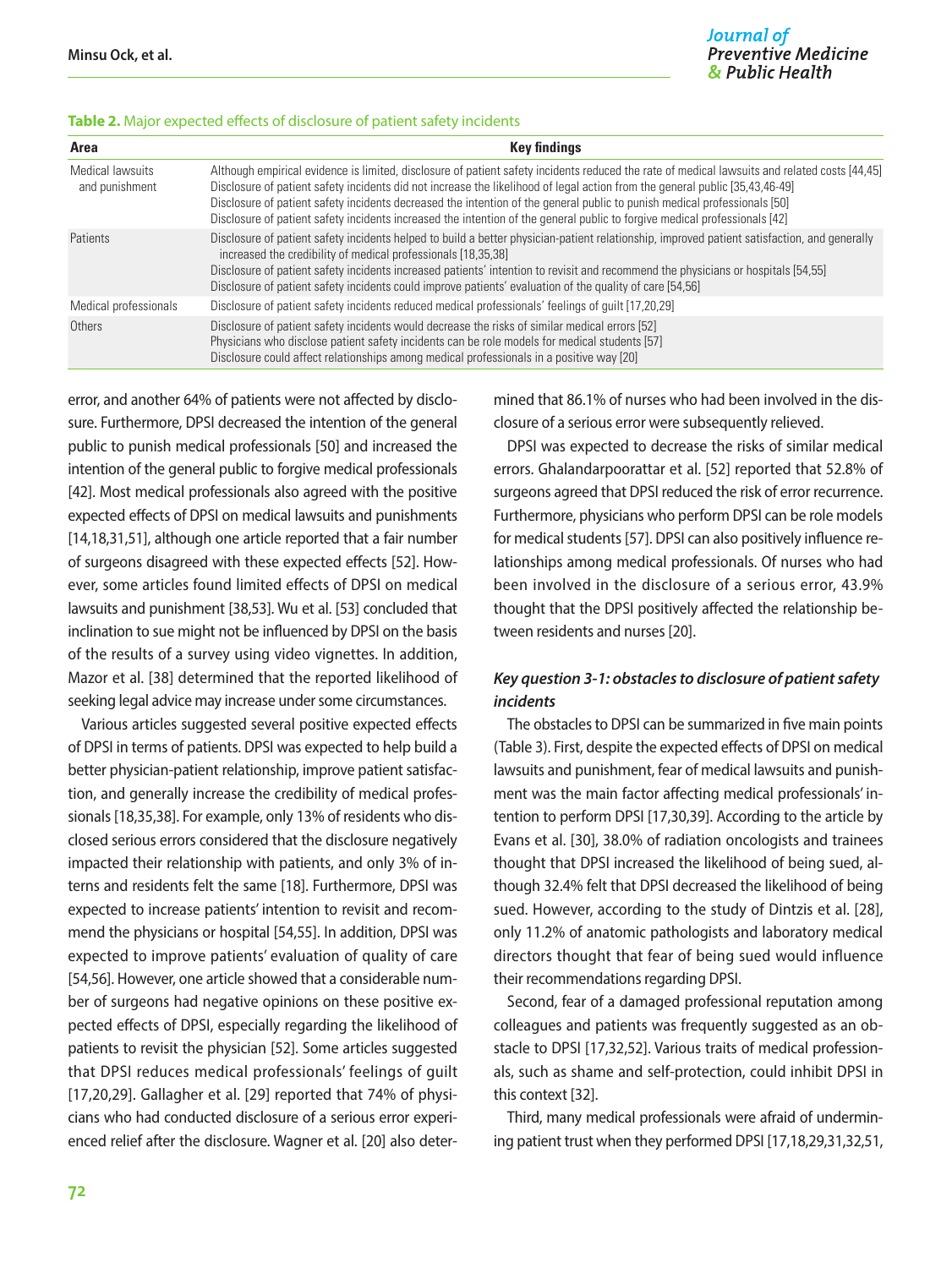#### **Table 3.** Obstacles to disclosure of patient safety incidents

| Area                                                                    | <b>Key findings</b>                                                                                                                                                                                                                                              |  |  |
|-------------------------------------------------------------------------|------------------------------------------------------------------------------------------------------------------------------------------------------------------------------------------------------------------------------------------------------------------|--|--|
| Medical lawsuits and punishment                                         | Despite the expected effects of disclosure of patient safety incidents on medical lawsuits and punishment,<br>fear of medical lawsuits and punishment had a major effect on medical professionals' intentions to disclose<br>patient safety incidents [17,30,39] |  |  |
| Medical professionals                                                   | Fear of a damaged professional reputation among colleagues and patients was frequently suggested as an<br>obstacle to the disclosure of patient safety incidents [17,32,52]                                                                                      |  |  |
| Patients                                                                | Many medical professionals were afraid of undermining patient trust when they performed disclosure of<br>patient safety incidents [17,18,29,31,32,51,52]                                                                                                         |  |  |
| The situation when conducting disclosure of<br>patient safety incidents | The complexity of the situation when disclosing patient safety incidents could make medical professionals<br>hesitant to disclose patient safety incidents [18 29,31,58]                                                                                         |  |  |
| Patient safety culture                                                  | The absence of a patient safety culture was mentioned as a reason for a failure to disclose patient safety<br>incidents [32,61]                                                                                                                                  |  |  |

#### **Table 4.** Facilitators of disclosure of patient safety incidents

| Area                                                   | Key findings                                                                                                                  |  |  |
|--------------------------------------------------------|-------------------------------------------------------------------------------------------------------------------------------|--|--|
| Establishment of a patient safety culture              | Creation of a safe environment for reporting patient safety incidents facilitated the disclosure<br>of such incidents [61,62] |  |  |
| Introduction of a policy for the disclosure of patient | A framework and guidelines for the disclosure of patient safety incidents would help medical                                  |  |  |
| safety incidents                                       | professionals to disclose such incidents [64]                                                                                 |  |  |
| Education and training on the disclosure of patient    | Education and training on the disclosure of patient safety incidents could enhance medical                                    |  |  |
| safety incidents                                       | professionals' ability and intention to disclose patient safety incidents [65-74].                                            |  |  |

52]. When medical professionals and patients were already in a complex situation, they thought that DPSI could worsen the situation and undermine patients' trust in medical professionals [32].

Fourth, the complexity of the situation when conducting DPSI could make medical professionals hesitant to disclose such incidents. If patients did not know about the occurrence of a medical error [18,29,31], if patients did not seem to understand the explanation of the patient safety incidents [18,29, 31,58], or if patients seemed not to know what happened [18,29,31], it was difficult for medical professionals to conduct DPSI. Cognitive impairments and cultural differences, including language, also made it harder to perform DPSI [32,59]. Furthermore, unfamiliarity with DPSI [28,60] and busy schedules [32] were highlighted as barriers to DPSI.

Fifth, the absence of a patient safety culture was another reason for failing to conduct DPSI [32,61].

## *Key question 3-2: facilitators of disclosure of patient safety incidents*

The facilitators of DPSI can be summarized in three main points (Table 4). First, the creation of a safe environment for reporting patient safety incidents was found to facilitate DPSI [61,62]. Furthermore, a healthcare professional who observed another healthcare provider disclosing a medical error tended to be more likely to perform DPSI [63].

Second, a framework and guidelines for the DPSI would help medical professionals to undertake DPSI [64].

Third, education and training related to DPSI could enhance the ability and intention of medical staff to perform DPSI [65- 74]. For example, Gunderson et al. [69] determined that, after a DPSI educational module, medical students' confidence score regarding DPSI significantly improved and the number of medical students who included the essential elements of DPSI significantly increased. Furthermore, Coffey et al. [75] reported that all pediatric residents in their study were interested in obtaining education and training on DPSI.

## **DISCUSSION**

We conducted a SR to assess and aggregate evidence on the frequency, expected effects, obstacles, and facilitators of DPSI. Although DPSI is an ethically important and inevitable issue in patient safety, no other SR has examined the topic.

## **Frequency of Disclosure of Patient Safety Incidents**

Most importantly, the reported frequency of the experience of DPSI among the general public was somewhat lower than the frequency of DPSI reported by medical professionals [33,34]. Although differences in survey populations, wording,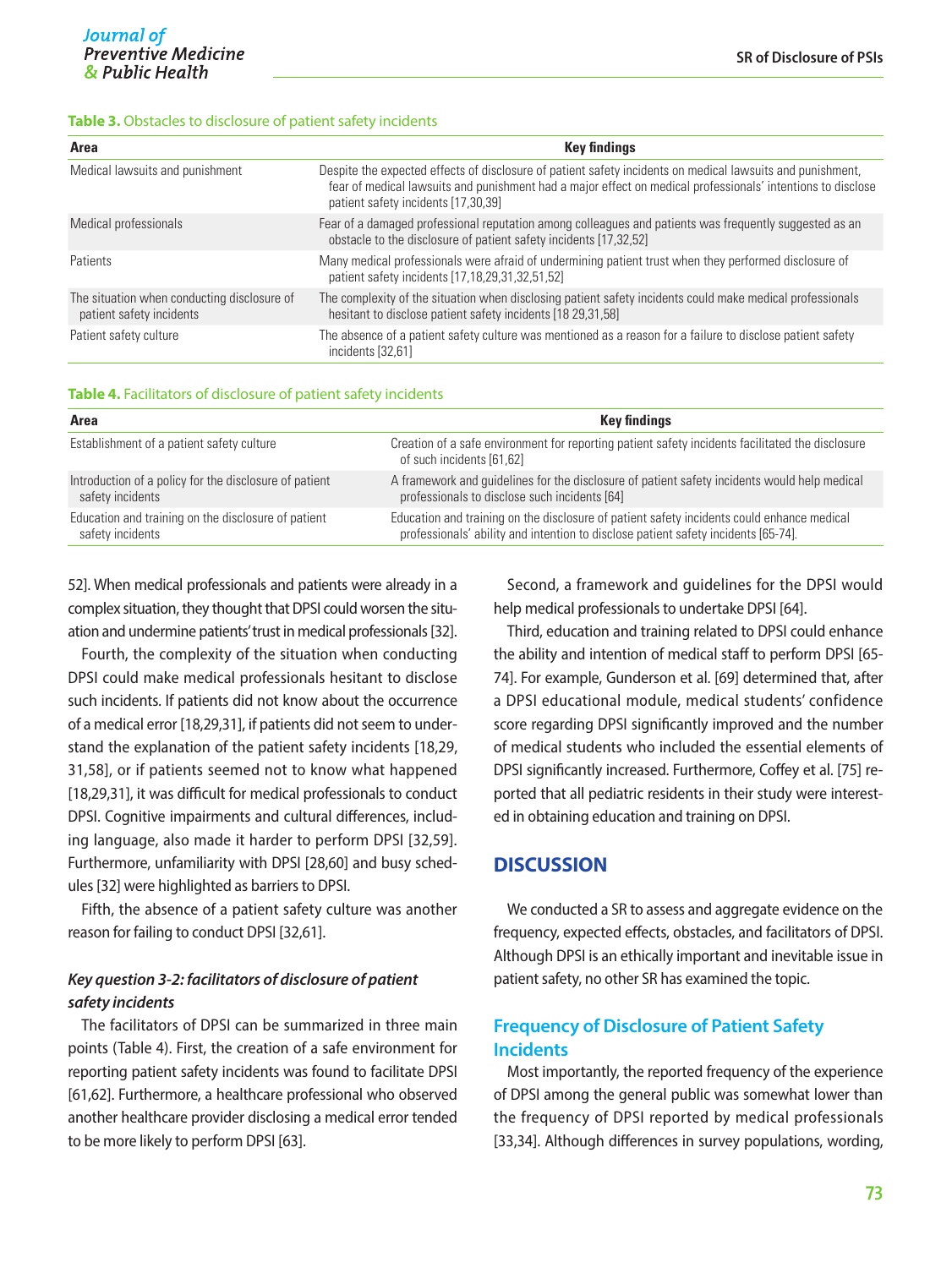and time periods might help explain this discrepancy, this phenomenon could also be due to a perception gap between medical professionals and the general public regarding DPSI, especially its essential elements. Two studies supported this assumption. Mazor et al. [35] reported that patients emphasized key elements of DPSI, such as an apology, explanation, and promising to avoid its recurrence, but these essential elements were often missing. Iedema et al. [36] also determined that the DPSI conducted by medical professionals rarely met the needs of most patients or their family members.

Furthermore, considerable variation was found in the reported frequency of medical professionals' DPSI [13-16]. This difference could be due to the methodological limitations of studies that mainly used self-administered surveys. According to studies of the frequency of the DPSI that used retrospective reviews of medication error reports and medical records, DPSI was rarely conducted [15,16]. These findings were similar to those regarding the underreporting of medical errors in a patient safety reporting system [76]. Studies that use self-administered questionnaire surveys can have a social desirability bias, so the reported frequency of DPSI among medical professionals might be overestimated.

Another distinctive feature in hypothetical cases was that the medical professionals' intention to conduct DPSI generally increased with the severity of the harm caused by the medical error and the clarity of the medical error [20,52,63]. Medical professionals' simple intention to conduct DPSI showed a similar tendency [18,28,29,31]. However, DPSI was generally found to be conducted more often for minor errors than major errors [17,18]. It seems that medical professionals find it more difficult to disclose major errors than minor errors. Therefore, it is necessary to develop systematic support to support DPSI, especially for major errors.

A discrepancy was also found in opinions regarding the disclosure of near misses between medical professionals and the general public. Most medical professionals felt that DPSI is unnecessary in the case of near misses [17,22,28-32], but most of the general public believed the opposite [77]. Hearing about the occurrence of a near miss could upset patients, but it would alert patients to the type of medical errors that they should be cautious about and would reassure them that the medical systems designed to keep them safe were working [39]. Further discussion on the necessity of disclosure of near misses will be required.

## **Expected Effects of Disclosure of Patient Safety Incidents**

The main expected effects of DPSI were a decreased intention of the general public to file medical lawsuits and punish medical professionals, increased credibility of medical professionals, increased intention of patients to revisit and recommend physicians or hospitals, improved ratings of the quality of care, and alleviation of the guilty feelings of medical professionals. In general, both medical professionals and the general public agreed with these expected effects to a varying extent in studies. However, few studies have compared the outcomes of DPSI before and after the implementation of a DPSI program. In particular, only two articles reported a reduction in medical lawsuits and related costs [44,45]. More research evaluating the real effects of DPSI programs is needed to reach a definite conclusion on the expected effects of DPSI.

Among the various expected effects of the DPSI, there was a relatively large perception gap for the expected effects related to medical lawsuits and punishment between medical professionals and the general public. Although several studies reported that most medical professionals agreed with the positive expected effects of the DPSI on medical lawsuits and punishments [14,18,31,51], a fair number of surgeons disagreed with them [52]. Furthermore, a study reported that the likelihood of seeking legal advice may increase under some circumstances [38]. More empirical evidence is needed to clarify this controversial issue.

Those medical professionals who acknowledged the positive expected effects of DPSI looked more favorably on the introduction of a DPSI program or policy at a hospital or national level. In particular, the finding that DPSI can reduce medical professionals' feelings of guilt would make medical professionals more likely to accept DPSI [20,29].

## **Obstacles to and Facilitators of Disclosure of Patient Safety Incidents**

In this SR, the obstacles to DPSI were fear of medical lawsuits and punishment, fear of a loss of professional reputation among colleagues and patients, diminished patient trust when DPSI is performed, the complexity of the situation requiring DPSI, and the absence of a patient safety culture. Meanwhile, establishment of a patient safety culture, introduction of a DPSI policy, and development of education and training programs for DPSI were facilitators of DPSI. The most important point is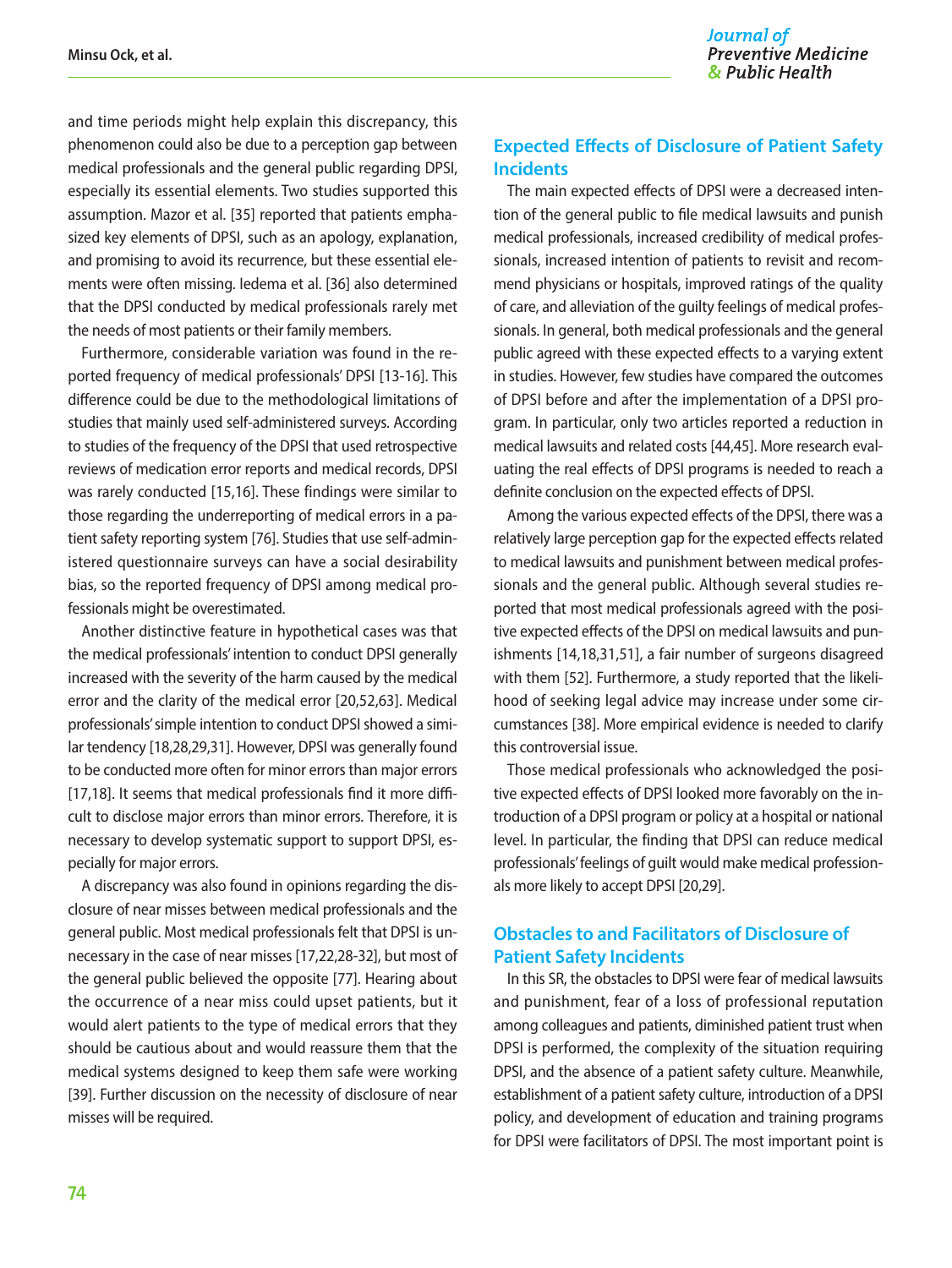#### Journal of **Preventive Medicine** & Public Health

that fear of medical lawsuits and punishment had a major effect on medical professionals' intention to perform DPSI, particularly in the case of major errors [17,30,39], despite the expected effects of DPSI on medical lawsuits and punishment. One method that can dispel fears of being sued for malpractice is an apology law, in which a physician's apology is not considered an admission of fault [78]. However, more empirical evidence on the real effects of apology laws is required.

Another remarkable aspect is that the complexity of the situation requiring DPSI could make medical professionals hesitant to conduct DPSI. Considering medical professionals' lack of familiarity with DPSI [28,60], the development and adoption of guidelines for DPSI [65] and education and training on DPSI [65-74] would help medical professionals to become more familiar with DPSI. These are also in line with the context of gaining traction on standardization of the care process in patient safety [79]. Furthermore, additional professional help, including risk management and language support, will be helpful.

Similar to the fact that creation of a patient safety culture encourages medical professionals to report in a patient safety reporting system, the creation of a patient safety culture also facilitates medical professionals' DPSI [62]. Although their reported objectives differ, DPSI and patient safety reporting systems are similar in that they aim to deliver the truth about patient safety incidents to other people [3]. Persistent effort is required to improve the patient safety culture in hospitals.

## **Limitations**

Although the articles selected for full-text reviews were all included in peer-reviewed journals, we did not assess the quality of the articles, including the risk of bias. For this reason, we cannot exclude the possibility of a reporting or publication bias that might have meant that only articles reporting positive aspects of DPSI were included in this SR. Furthermore, we did not consider cultural context in this SR. Since most of the articles selected for full-text review were from Western countries, it could be argued that the articles mainly reflected the cultural context of Western countries. Further research in non-Western countries will be needed.

## **CONCLUSION**

The reported frequency of the experience of DPSI among the general public was somewhat lower than the frequency of DPSI reported by medical professionals. In particular, it seemed that medical professionals' DPSI was insufficient to meet the needs and expectations of the general public, considering the fact that the general public experienced DPSI without some of its essential elements. Reducing the perception gap between the general public and medical professionals regarding DPSI will be required. Although we determined the various expected effects of DPSI, more empirical evidence from real cases is required. The results of this SR will aid in further investigations of DPSI.

## **CONFLICT OF INTEREST**

The authors have no conflicts of interest associated with the material presented in this paper.

## **ORCID**

Minsu Ock *http://orcid.org/0000-0001-9949-9224* So Yun Lim *http://orcid.org/0000-0002-5647-3718* Min-Woo Jo *http://orcid.org/0000-0002-4574-1318* Sang-il Lee *http://orcid.org/0000-0002-1068-7542*

## **REFERENCES**

- 1. Downie J, Lahey W, Ford D, Gibson E, Thomson M, Ward T, et al. Patient safety law: from silos to systems. Ottawa: Health Canada; 2006, p. 24-27.
- 2. World Health Organization. Conceptual framework for the international classification for patient safety: final technical report; 2009 [cited 2016 Aug 10]. Available from: http://www. who.int/patientsafety/taxonomy/icps\_full\_report.pdf.
- 3. Wolf ZR, Hughes RG. Error reporting and disclosure. In: Hughes RG, editor. Patient safety and quality: an evidence-based handbook for nurses. Rockville: Agency for Healthcare Research and Quality; 2008, p. 8.
- 4. American Medical Association (AMA). The code says the AMA code of medical ethics' opinions on patient safety. AMA J Ethics 2011;13(9):626-628.
- 5. McLennan S, Beitat K, Lauterberg J, Vollmann J. Regulating open disclosure: a German perspective. Int J Qual Health Care 2012;24(1):23-27.
- 6. Disclosure Working Group. Canadian disclosure guidelines: being open and honest with patients and families; 2011 [cited 2017 Feb 15]. Available from: http://www.patientsafetyinstitute.ca/en/toolsResources/disclosure/Documents/CPSI%20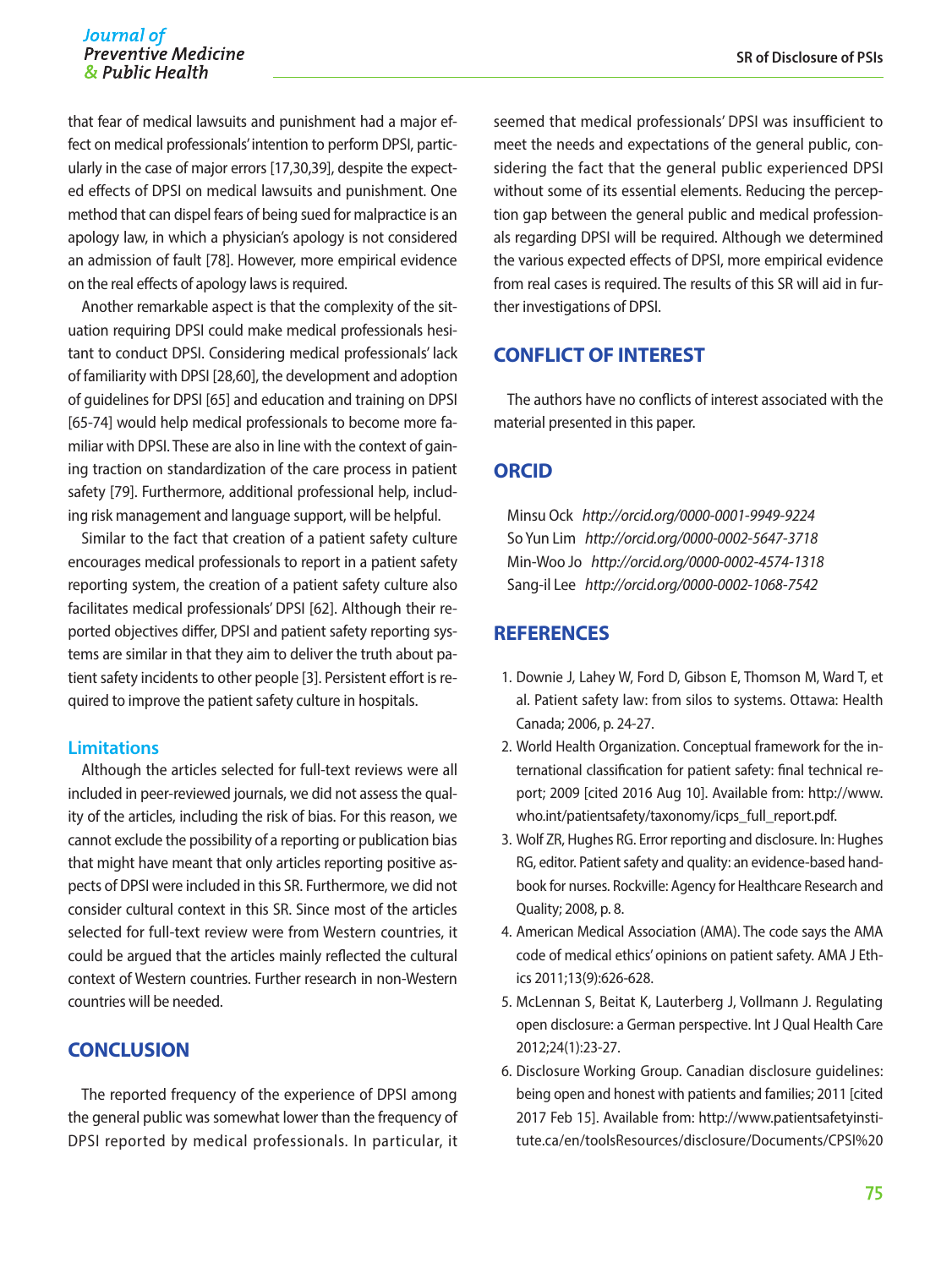Canadian%20Disclosure%20Guidelines.pdf.

- 7. Wachter RM. Patient safety at ten: unmistakable progress, troubling gaps. Health Aff (Millwood) 2010;29(1):165-173.
- 8. National Quality Forum. Safe practices for better healthcare–2009 update: a consensus report; 2009 [cited 2017 Feb 15]. Available from: http://www.qualityforum.org/Publications/2009/03/Safe\_Practices\_for\_Better\_Healthcare%E2% 80%932009\_Update.aspx.
- 9. Accreditation Canada. Required organizational practices, handbook 2016 [cited 2016 Oct 10]. Available from: https://accreditation.ca/sites/default/files/rop-handbook-2016-en.pdf.
- 10. O'Connor E, Coates HM, Yardley IE, Wu AW. Disclosure of patient safety incidents: a comprehensive review. Int J Qual Health Care 2010;22(5):371-379.
- 11. Wu AW, Boyle DJ, Wallace G, Mazor KM. Disclosure of adverse events in the United States and Canada: an update, and a proposed framework for improvement. J Public Health Res 2013; 2(3):e32.
- 12. Moher D, Liberati A, Tetzlaff J, Altman DG; PRISMA Group. Preferred reporting items for systematic reviews and meta-analyses: the PRISMA statement. PLoS Med 2009;6(7):e1000097.
- 13. Medau I, Jox RJ, Reiter-Theil S. How psychotherapists handle treatment errors: an ethical analysis. BMC Med Ethics 2013;14: 50.
- 14. Lander LI, Connor JA, Shah RK, Kentala E, Healy GB, Roberson DW. Otolaryngologists' responses to errors and adverse events. Laryngoscope 2006;116(7):1114-1120.
- 15. Belela AS, Peterlini MA, Pedreira Mda L. Disclosure of medication error in a pediatric intensive care unit. Rev Bras Ter Intensiva 2010;22(3):257-263.
- 16. Lehmann LS, Puopolo AL, Shaykevich S, Brennan TA. Iatrogenic events resulting in intensive care admission: frequency, cause, and disclosure to patients and institutions. Am J Med 2005;118(4):409-413.
- 17. Kaldjian LC, Jones EW, Wu BJ, Forman-Hoffman VL, Levi BH, Rosenthal GE. Disclosing medical errors to patients: attitudes and practices of physicians and trainees. J Gen Intern Med 2007;22(7):988-996.
- 18. White AA, Gallagher TH, Krauss MJ, Garbutt J, Waterman AD, Dunagan WC, et al. The attitudes and experiences of trainees regarding disclosing medical errors to patients. Acad Med 2008;83(3):250-256.
- 19. Hobgood C, Xie J, Weiner B, Hooker J. Error identification, disclosure, and reporting: practice patterns of three emergency medicine provider types. Acad Emerg Med 2004;11(2):196-

199.

- 20. Wagner LM, Harkness K, Hébert PC, Gallagher TH. Nurses' disclosure of error scenarios in nursing homes. Nurs Outlook 2013;61(1):43-50.
- 21. Loren DJ, Klein EJ, Garbutt J, Krauss MJ, Fraser V, Dunagan WC, et al. Medical error disclosure among pediatricians: choosing carefully what we might say to parents. Arch Pediatr Adolesc Med 2008;162(10):922-927.
- 22. Loren DJ, Garbutt J, Dunagan WC, Bommarito KM, Ebers AG, Levinson W, et al. Risk managers, physicians, and disclosure of harmful medical errors. Jt Comm J Qual Patient Saf 2010;36 (3):101-108.
- 23. White AA, Bell SK, Krauss MJ, Garbutt J, Dunagan WC, Fraser VJ, et al. How trainees would disclose medical errors: educational implications for training programmes. Med Educ 2011; 45(4):372-380.
- 24. Chan DK, Gallagher TH, Reznick R, Levinson W. How surgeons disclose medical errors to patients: a study using standardized patients. Surgery 2005;138(5):851-858.
- 25. Espin S, Levinson W, Regehr G, Baker GR, Lingard L. Error or "act of God"? A study of patients' and operating room team members' perceptions of error definition, reporting, and disclosure. Surgery 2006;139(1):6-14.
- 26. Gallagher TH, Garbutt JM, Waterman AD, Flum DR, Larson EB, Waterman BM, et al. Choosing your words carefully: how physicians would disclose harmful medical errors to patients. Arch Intern Med 2006;166(15):1585-1593.
- 27. Sorokin R, Riggio JM, Moleski S, Sullivan J. Physicians-in-training attitudes on patient safety: 2003 to 2008. J Patient Saf 2011;7(3):133-138.
- 28. Dintzis SM, Stetsenko GY, Sitlani CM, Gronowski AM, Astion ML, Gallagher TH. Communicating pathology and laboratory errors: anatomic pathologists' and laboratory medical directors' attitudes and experiences. Am J Clin Pathol 2011;135(5): 760-765.
- 29. Gallagher TH, Waterman AD, Garbutt JM, Kapp JM, Chan DK, Dunagan WC, et al. US and Canadian physicians' attitudes and experiences regarding disclosing errors to patients. Arch Intern Med 2006;166(15):1605-1611.
- 30. Evans SB, Yu JB, Chagpar A. How radiation oncologists would disclose errors: results of a survey of radiation oncologists and trainees. Int J Radiat Oncol Biol Phys 2012;84(2):e131-e137.
- 31. Garbutt J, Brownstein DR, Klein EJ, Waterman A, Krauss MJ, Marcuse EK, et al. Reporting and disclosing medical errors: pediatricians' attitudes and behaviors. Arch Pediatr Adolesc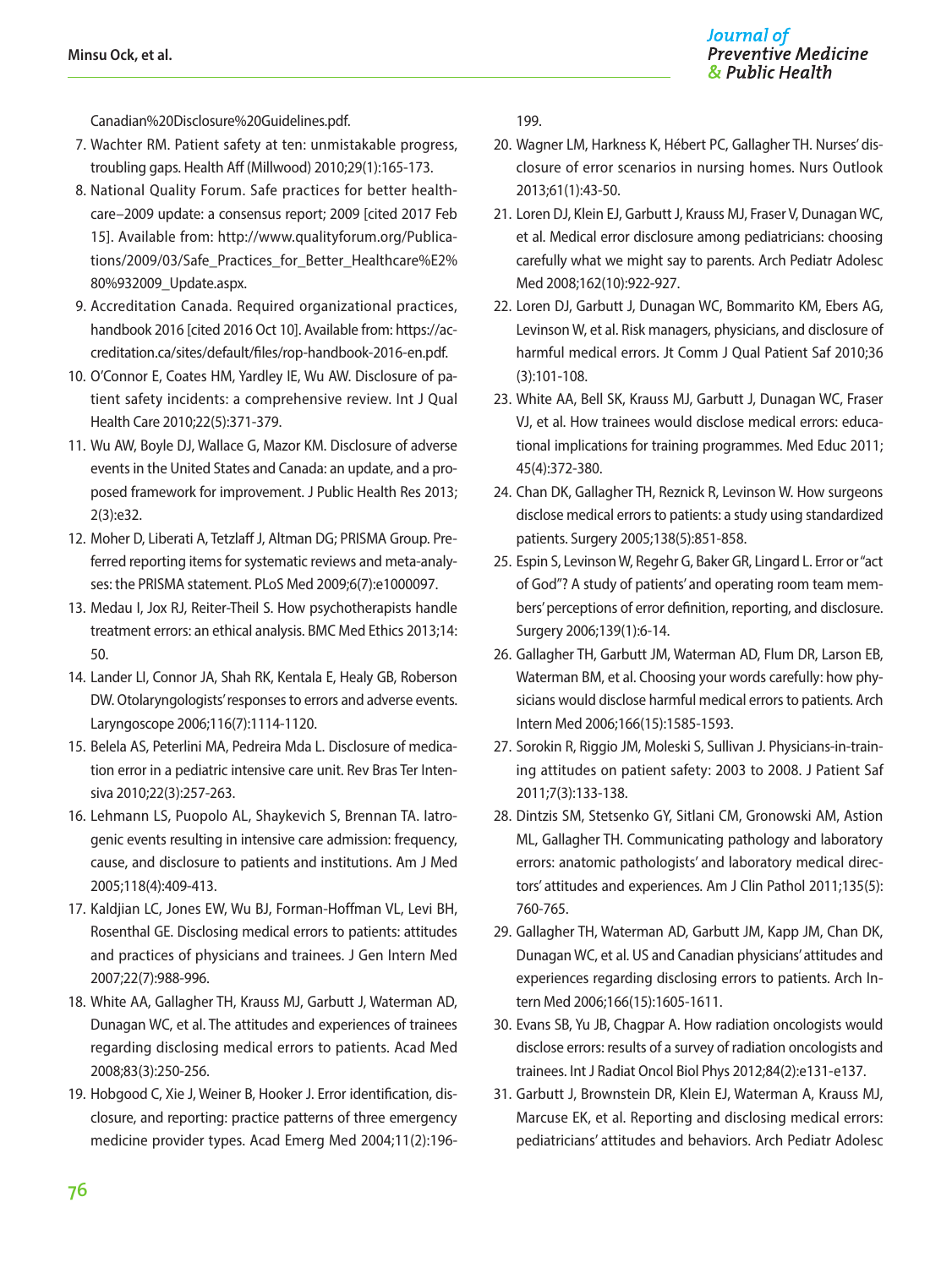#### Journal of **Preventive Medicine** & Public Health

Med 2007;161(2):179-185.

- 32. McLennan SR, Diebold M, Rich LE, Elger BS. Nurses' perspectives regarding the disclosure of errors to patients: a qualitative study. Int J Nurs Stud 2016;54:16-22.
- 33. Iedema R, Sorensen R, Manias E, Tuckett A, Piper D, Mallock N, et al. Patients' and family members' experiences of open disclosure following adverse events. Int J Qual Health Care 2008; 20(6):421-432.
- 34. Lyu HG, Cooper MA, Mayer-Blackwell B, Jiam N, Hechenbleikner EM, Wick EC, et al. Medical harm: patient perceptions and follow-up actions. J Patient Saf 2014. doi: https://doi.org/ 10.1097/PTS.0000000000000136.
- 35. Mazor KM, Greene SM, Roblin D, Lemay CA, Firneno CL, Calvi J, et al. More than words: patients' views on apology and disclosure when things go wrong in cancer care. Patient Educ Couns 2013;90(3):341-346.
- 36. Iedema R, Allen S, Britton K, Piper D, Baker A, Grbich C, et al. Patients' and family members' views on how clinicians enact and how they should enact incident disclosure: the "100 patient stories" qualitative study. BMJ 2011;343:d4423.
- 37. Matlow AG, Moody L, Laxer R, Stevens P, Goia C, Friedman JN. Disclosure of medical error to parents and paediatric patients: assessment of parents' attitudes and influencing factors. Arch Dis Child 2010;95(4):286-290.
- 38. Mazor KM, Simon SR, Yood RA, Martinson BC, Gunter MJ, Reed GW, et al. Health plan members' views about disclosure of medical errors. Ann Intern Med 2004;140(6):409-418.
- 39. Moran GJ, Talan DA, Mower W, Newdow M, Ong S, Nakase JY, et al. Appropriateness of rabies postexposure prophylaxis treatment for animal exposures. Emergency ID Net Study Group. JAMA 2000;284(8):1001-1007.
- 40. Hammami MM, Attalah S, Al Qadire M. Which medical error to disclose to patients and by whom? Public preference and perceptions of norm and current practice. BMC Med Ethics 2010; 11:17.
- 41. Hingorani M, Wong T, Vafidis G. Attitudes after unintended injury during treatment a survey of doctors and patients. West J Med 1999;171(2):81-82.
- 42. Ushie BA, Salami KK, Jegede AS, Oyetunde M. Patients' knowledge and perceived reactions to medical errors in a tertiary health facility in Nigeria. Afr Health Sci 2013;13(3):820-828.
- 43. Witman AB, Park DM, Hardin SB. How do patients want physicians to handle mistakes? A survey of internal medicine patients in an academic setting. Arch Intern Med 1996;156(22): 2565-2569.
- 44. Kachalia A, Kaufman SR, Boothman R, Anderson S, Welch K, Saint S, et al. Liability claims and costs before and after implementation of a medical error disclosure program. Ann Intern Med 2010;153(4):213-221.
- 45. Adams MA, Elmunzer BJ, Scheiman JM. Effect of a health system's medical error disclosure program on gastroenterologyrelated claims rates and costs. Am J Gastroenterol 2014;109 (4):460-464.
- 46. Helmchen LA, Richards MR, McDonald TB. How does routine disclosure of medical error affect patients' propensity to sue and their assessment of provider quality? Evidence from survey data. Med Care 2010;48(11):955-961.
- 47. Hobgood C, Tamayo-Sarver JH, Elms A, Weiner B. Parental preferences for error disclosure, reporting, and legal action after medical error in the care of their children. Pediatrics 2005; 116(6):1276-1286.
- 48. Hobgood C, Tamayo-Sarver JH, Weiner B. Patient race/ethnicity, age, gender and education are not related to preference for or response to disclosure. Qual Saf Health Care 2008;17(1): 65-70.
- 49. Lester GW, Smith SG. Listening and talking to patients. A remedy for malpractice suits? West J Med 1993;158(3):268-272.
- 50. Schwappach DL, Koeck CM. What makes an error unacceptable? A factorial survey on the disclosure of medical errors. Int J Qual Health Care 2004;16(4):317-326.
- 51. Ogundiran TO, Adebamowo CA. Surgeon-patient information disclosure practices in southwestern Nigeria. Med Princ Pract 2012;21(3):238-243.
- 52. Ghalandarpoorattar SM, Kaviani A, Asghari F. Medical error disclosure: the gap between attitude and practice. Postgrad Med J 2012;88(1037):130-133.
- 53. Wu AW, Huang IC, Stokes S, Pronovost PJ. Disclosing medical errors to patients: it's not what you say, it's what they hear. J Gen Intern Med 2009;24(9):1012-1017.
- 54. Cleopas A, Villaveces A, Charvet A, Bovier PA, Kolly V, Perneger TV. Patient assessments of a hypothetical medical error: effects of health outcome, disclosure, and staff responsiveness. Qual Saf Health Care 2006;15(2):136-141.
- 55. Mazor KM, Reed GW, Yood RA, Fischer MA, Baril J, Gurwitz JH. Disclosure of medical errors: what factors influence how patients respond? J Gen Intern Med 2006;21(7):704-710.
- 56. López L, Weissman JS, Schneider EC, Weingart SN, Cohen AP, Epstein AM. Disclosure of hospital adverse events and its association with patients' ratings of the quality of care. Arch Intern Med 2009;169(20):1888-1894.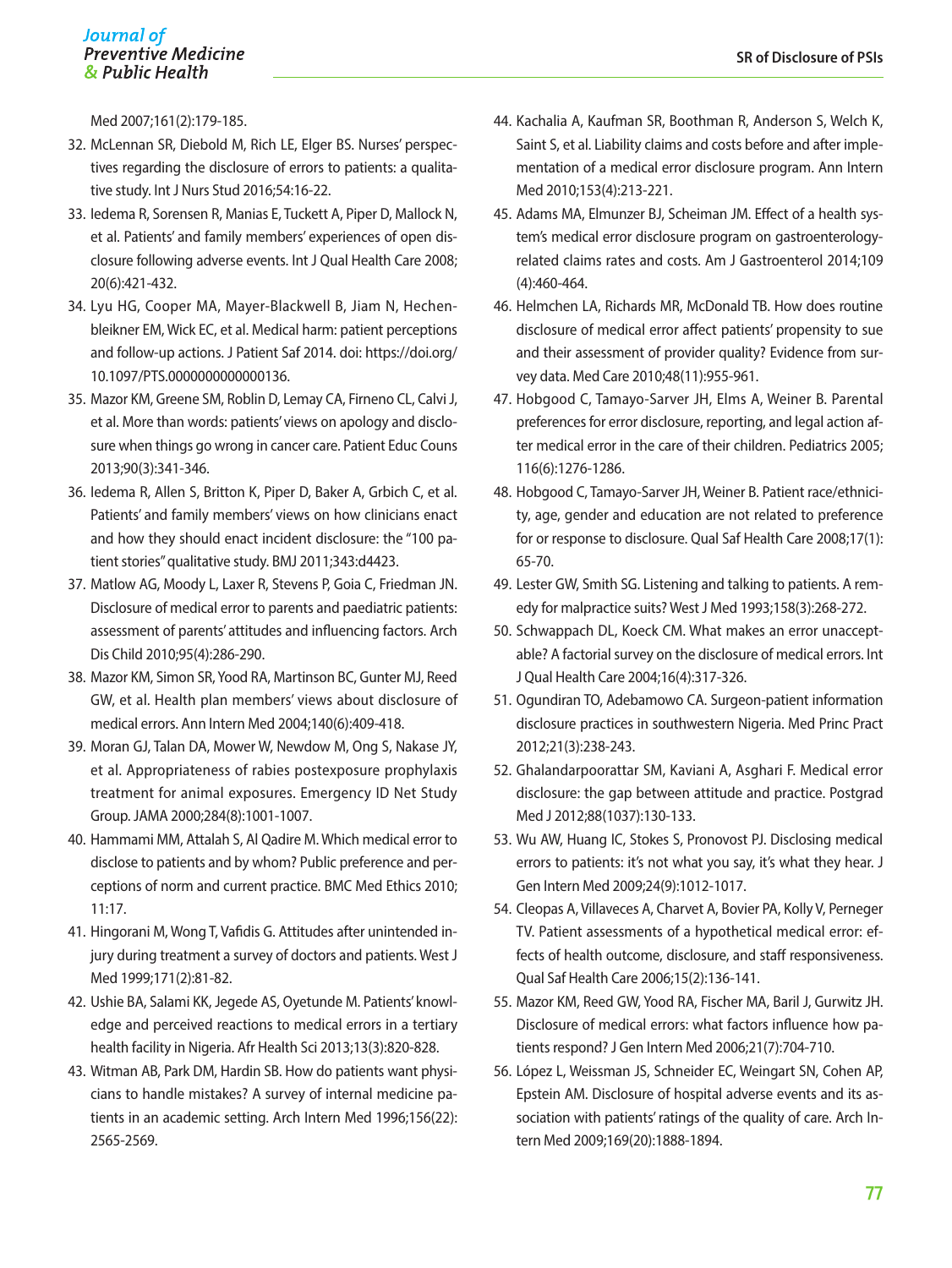- 57. Martinez W, Lo B. Medical students' experiences with medical errors: an analysis of medical student essays. Med Educ 2008; 42(7):733-741.
- 58. Wagner LM, Harkness K, Hébert PC, Gallagher TH. Nurses' perceptions of error reporting and disclosure in nursing homes. J Nurs Care Qual 2012;27(1):63-69.
- 59. Sorensen R, Iedema R, Piper D, Manias E, Williams A, Tuckett A. Disclosing clinical adverse events to patients: can practice inform policy? Health Expect 2010;13(2):148-159.
- 60. Sorensen R, Iedema R, Piper D, Manias E, Williams A, Tuckett A. Health care professionals' views of implementing a policy of open disclosure of errors. J Health Serv Res Policy 2008;13(4): 227-232.
- 61. Elwy AR, Bokhour BG, Maguire EM, Wagner TH, Asch SM, Gifford AL, et al. Improving healthcare systems' disclosures of large-scale adverse events: a Department of Veterans Affairs leadership, policymaker, research and stakeholder partnership. J Gen Intern Med 2014;29 Suppl 4:895-903.
- 62. Renkema E, Broekhuis M, Ahaus K. Conditions that influence the impact of malpractice litigation risk on physicians' behavior regarding patient safety. BMC Health Serv Res 2014;14:38.
- 63. Hobgood C, Weiner B, Tamayo-Sarver JH. Medical error identification, disclosure, and reporting: do emergency medicine provider groups differ? Acad Emerg Med 2006;13(4):443-451.
- 64. Shannon SE, Foglia MB, Hardy M, Gallagher TH. Disclosing errors to patients: perspectives of registered nurses. Jt Comm J Qual Patient Saf 2009;35(1):5-12.
- 65. Barrios L, Tsuda S, Derevianko A, Barnett S, Moorman D, Cao CL, et al. Framing family conversation after early diagnosis of iatrogenic injury and incidental findings. Surg Endosc 2009; 23(11):2535-2542.
- 66. Bonnema RA, Gosman GG, Arnold RM. Teaching error disclosure to residents: a curricular innovation and pilot study. J Grad Med Educ 2009;1(1):114-118.
- 67. Brown SD, Callahan MJ, Browning DM, Lebowitz RL, Bell SK, Jang J, et al. Radiology trainees' comfort with difficult conversations and attitudes about error disclosure: effect of a communication skills workshop. J Am Coll Radiol 2014;11(8):781- 787.
- 68. Etchegaray JM, Gallagher TH, Bell SK, Dunlap B, Thomas EJ. Er-

ror disclosure: a new domain for safety culture assessment. BMJ Qual Saf 2012;21(7):594-599.

- 69. Gunderson AJ, Smith KM, Mayer DB, McDonald T, Centomani N. Teaching medical students the art of medical error full disclosure: evaluation of a new curriculum. Teach Learn Med 2009; 21(3):229-232.
- 70. Martinez W, Hickson GB, Miller BM, Doukas DJ, Buckley JD, Song J, et al. Role-modeling and medical error disclosure: a national survey of trainees. Acad Med 2014;89(3):482-489.
- 71. Posner G, Nakajima A. Assessing residents' communication skills: disclosure of an adverse event to a standardized patient. J Obstet Gynaecol Can 2011;33(3):262-268.
- 72. Raja S, Rajagopalan CF, Patel J, Van Kanegan K. Teaching dental students about patient communication following an adverse event: a pilot educational module. J Dent Educ 2014;78 (5):757-762.
- 73. Sukalich S, Elliott JO, Ruffner G. Teaching medical error disclosure to residents using patient-centered simulation training. Acad Med 2014;89(1):136-143.
- 74. Wayman KI, Yaeger KA, Sharek PJ, Trotter S, Wise L, Flora JA, et al. Simulation-based medical error disclosure training for pediatric healthcare professionals. J Healthc Qual 2007;29(4):12- 19.
- 75. Coffey M, Thomson K, Tallett S, Matlow A. Pediatric residents' decision-making around disclosing and reporting adverse events: the importance of social context. Acad Med 2010;85 (10):1619-1625.
- 76. Westbrook JI, Li L, Lehnbom EC, Baysari MT, Braithwaite J, Burke R, et al. What are incident reports telling us? A comparative study at two Australian hospitals of medication errors identified at audit, detected by staff and reported to an incident system. Int J Qual Health Care 2015;27(1):1-9.
- 77. Hobgood C, Peck CR, Gilbert B, Chappell K, Zou B. Medical errors-what and when: what do patients want to know? Acad Emerg Med 2002;9(11):1156-1161.
- 78. Saitta N, Hodge SD Jr. Efficacy of a physician's words of empathy: an overview of state apology laws. J Am Osteopath Assoc 2012;112(5):302-306.
- 79. Leotsakos A, Zheng H, Croteau R, Loeb JM, Sherman H, Hoffman C, et al. Standardization in patient safety: the WHO High 5s project. Int J Qual Health Care 2014;26(2):109-116.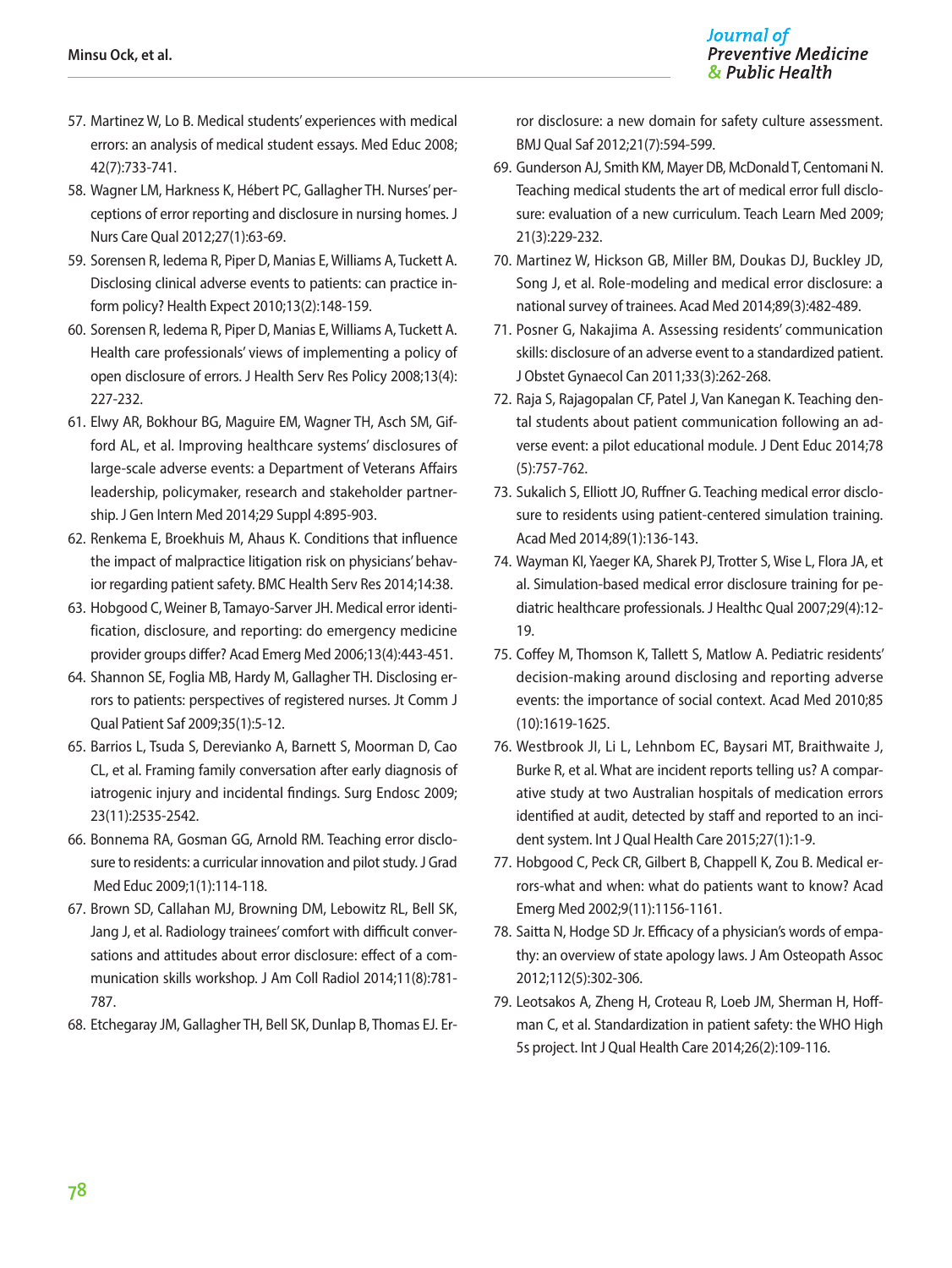#### **Supplemental Table 1.** Search<sup>1</sup> strategy for the present systematic review

|                                                  | <b>MeSH</b> term                                                                                                                        | Other search term                                                                                                                                                                                        |  |
|--------------------------------------------------|-----------------------------------------------------------------------------------------------------------------------------------------|----------------------------------------------------------------------------------------------------------------------------------------------------------------------------------------------------------|--|
| Healthcare professionals/the general public      | Professional-Patient<br>Relations MeSHI OR<br>Professional-Family<br>Relations [MeSH] OR<br>Patients MeSHI OR Health<br>Personnel[MeSH] | Health Care Provider*[TIAB] OR health<br>person*[TIAB] OR Healthcare<br>Provider*[TIAB] OR Patient*[TIAB] OR<br>Physician*[TIAB] OR nurse*[TIAB] OR<br>Fieldworker*[TIAB]                                |  |
| Error                                            | Medical Errors [MeSH] OR<br><b>Medication Errors MeSHI OR</b><br>Malpractice[MeSH]                                                      | Truth[TIAB] OR Adverse event*[TIAB] OR<br>error[TIAB] OR errors[TIAB] OR<br>mistak*[TIAB]                                                                                                                |  |
| Disclosure                                       | Disclosure MeSHI OR<br>Self Disclosure MeSHI                                                                                            | Disclosure [TIAB] OR disclose [TIAB] OR<br>disclosing [TIAB] OR sorry [TIAB] OR<br>Notification [TIAB] OR apolog* [TIAB] OR<br>talk[TIAB] OR talks[TIAB] OR talking[TIAB]<br>OR "duty of candour" [TIAB] |  |
| Restriction (exclusion criteria, year, language) | AND(English[lang]ORKorean[lang])AND("0001/01/01"[PDAT]:"2014/12/31"[PDAT])NOTReview[ptyp]                                               |                                                                                                                                                                                                          |  |

1 Date of search: March 13, 2015.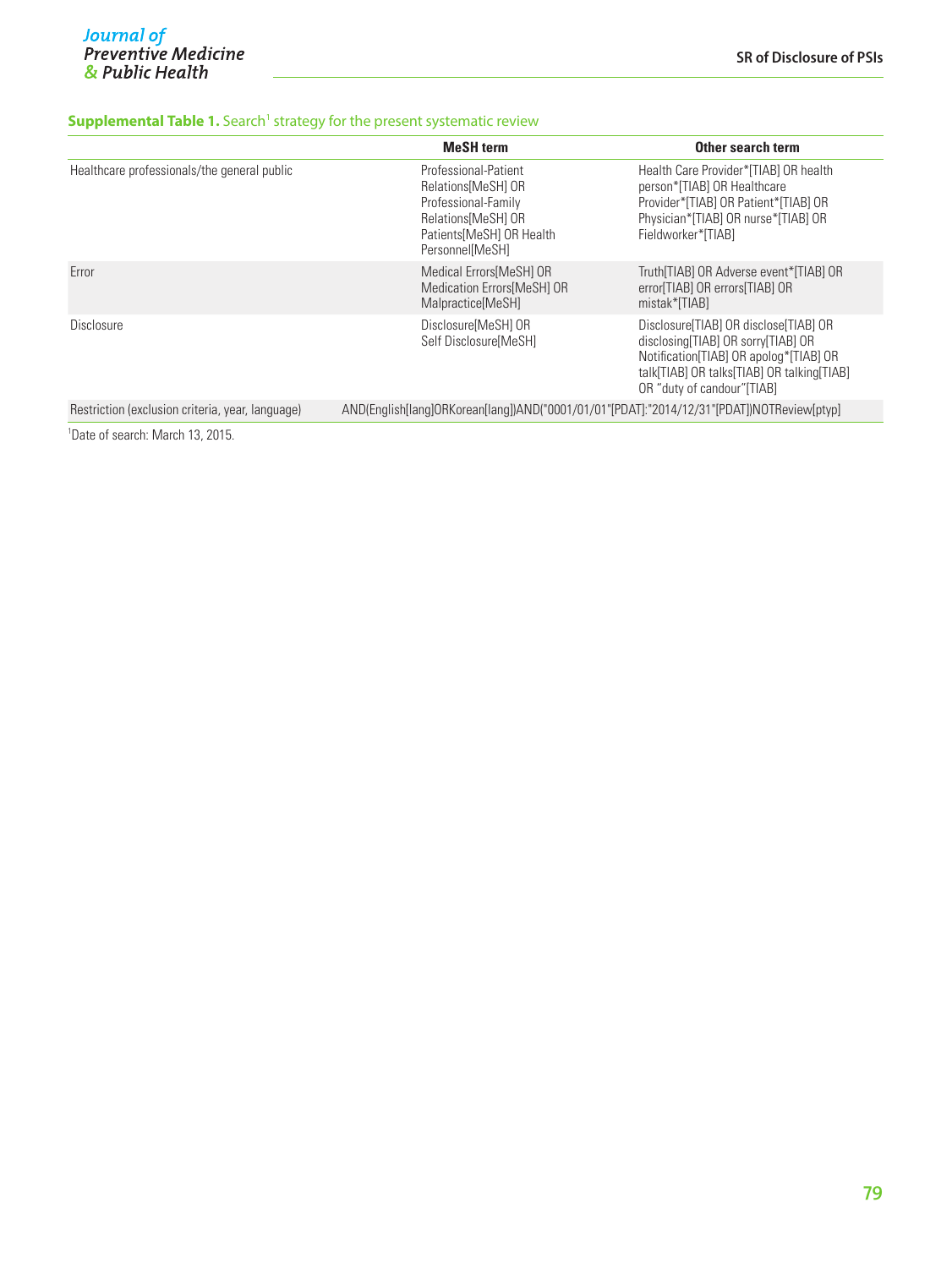#### **Supplemental Table 2.** List of articles (99 items) included in the qualitative synthesis

#### **List of article (99 items)**

- A01. Adams MA, Elmunzer BJ, Scheiman JM. Effect of a health system's medical error disclosure program on gastroenterology-related claims rates and costs. Am J Gastroenterol 2014;109(4):460-464.
- A02. Barrios L, Tsuda S, Derevianko A, Barnett S, Moorman D, Cao CL, et al. Framing family conversation after early diagnosis of iatrogenic injury and incidental findings Surg Endosc 2009;23(11):2535-2542.
- A03. Belela AS, Peterlini MA, Pedreira Mda L. Disclosure of medication error in a pediatric intensive care unit. Rev Bras Ter Intensiva 2010;22(3):257-263.
- A04. Bell SK, Moorman DW, Delbanco T. Improving the patient, family, and clinician experience after harmful events: the "when things go wrong" curriculum. Acad Med 2010;85(6):1010-1017.
- A05. Bonnema RA, Gosman GG, Arnold RM. Teaching error disclosure to residents: a curricular innovation and pilot study. J Grad Med Educ 2009;1(1):114-118.
- A06. Brown SD, Callahan MJ, Browning DM, Lebowitz RL, Bell SK, Jang J, et al. Radiology trainees' comfort with difficult conversations and attitudes about error disclosure: effect of a communication skills workshop. J Am Coll Radiol 2014;11(8):781-787.
- A07. Chan DK, Gallagher TH, Reznick R, Levinson W. How surgeons disclose medical errors to patients: a study using standardized patients. Surgery 2005;138(5):851-858.
- A08. Cleopas A, Villaveces A, Charvet A, Bovier PA, Kolly V, Perneger TV. Patient assessments of a hypothetical medical error: effects of health outcome, disclosure, and staff responsiveness. Qual Saf Health Care 2006;15(2):136-141.
- A09. Coffey M, Thomson K, Tallett S, Matlow A. Pediatric residents' decision-making around disclosing and reporting adverse events: the importance of social context. Acad Med 2010;85(10):1619-1625.
- A10. Cole AP, Block L, Wu AW. On higher ground: ethical reasoning and its relationship with error disclosure. BMJ Qual Saf 2013;22(7):580-585.
- A11. Dietz I, Borasio GD, Molnar C, Müller-Busch C, Plog A, Schneider G, et al. Errors in palliative care: kinds, causes, and consequences: a pilot survey of experiences and attitudes of palliative care professionals. J Palliat Med 2013;16(1):74-81.
- A12. Dintzis SM, Stetsenko GY, Sitlani CM, Gronowski AM, Astion ML, Gallagher TH. Communicating pathology and laboratory errors: anatomic pathologists' and laboratory medical directors' attitudes and experiences. Am J Clin Pathol 2011;135(5):760-765.
- A13. Duffy A. An analysis of the culture in Ireland on open disclosure following adverse events in healthcare. Clin Risk 2012;18(6):217-223.
- A14. Elwy AR, Bokhour BG, Maguire EM, Wagner TH, Asch SM, Gifford AL, et al. Improving healthcare systems' disclosures of large-scale adverse events: a Department of Veterans Affairs leadership, policymaker, research and stakeholder partnership. J Gen Intern Med 2014;29 Suppl 4:895-903.
- A15. Espin S, Levinson W, Regehr G, Baker GR, Lingard L. Error or "act of God"? A study of patients' and operating room team members' perceptions of error definition, reporting, and disclosure. Surgery 2006;139(1):6-14.
- A16. Etchegaray JM, Gallagher TH, Bell SK, Dunlap B, Thomas EJ. Error disclosure: a new domain for safety culture assessment. BMJ Qual Saf 2012;21(7):594-599.
- A17. Evans SB, Yu JB, Chagpar A. How radiation oncologists would disclose errors: results of a survey of radiation oncologists and trainees. Int J Radiat Oncol Biol Phys 2012;84(2):e131-e137.
- A18. Fisseni G, Pentzek M, Abholz HH. Responding to serious medical error in general practice--consequences for the GPs involved: analysis of 75 cases from Germany. Fam Pract 2008;25(1):9-13.
- A19. Flotta D, Rizza P, Bianco A, Pileggi C, Pavia M. Patient safety and medical errors: knowledge, attitudes and behavior among Italian hospital physicians. Int J Qual Health Care 2012;24(3):258-265.
- A20. Gallagher TH, Waterman AD, Ebers AG, Fraser VJ, Levinson W. Patients' and physicians' attitudes regarding the disclosure of medical errors. JAMA 2003;289(8): 1001-1007.
- A21. Gallagher TH, Garbutt JM, Waterman AD, Flum DR, Larson EB, Waterman BM, et al. Choosing your words carefully: how physicians would disclose harmful medical errors to patients. Arch Intern Med 2006;166(15):1585-1593.
- A22. Gallagher TH, Waterman AD, Garbutt JM, Kapp JM, Chan DK, Dunagan WC, et al. US and Canadian physicians' attitudes and experiences regarding disclosing errors to patients. Arch Intern Med 2006;166(15):1605-1611.
- A23. Gallagher TH, Cook AJ, Brenner RJ, Carney PA, Miglioretti DL, Geller BM, et al. Disclosing harmful mammography errors to patients. Radiology 2009;253(2):443-452.
- A24. Garbutt J, Brownstein DR, Klein EJ, Waterman A, Krauss MJ, Marcuse EK, et al. Reporting and disclosing medical errors: pediatricians' attitudes and behaviors. Arch Pediatr Adolesc Med 2007;161(2):179-185.
- A25. Ghalandarpoorattar SM, Kaviani A, Asghari F. Medical error disclosure: the gap between attitude and practice. Postgrad Med J 2012;88(1037):130-133.
- A26. Gu X, Itoh K. Patient views and attitudes to physician's actions after medical errors in China. J Patient Saf 2012;8(4):153-160.
- A27. Gunderson AJ, Smith KM, Mayer DB, McDonald T, Centomani N. Teaching medical students the art of medical error full disclosure: evaluation of a new curriculum. Teach Learn Med 2009;21(3):229-232.
- A28. Hammami MM, Attalah S, Al Qadire M. Which medical error to disclose to patients and by whom? Public preference and perceptions of norm and current practice. BMC Med Ethics 2010;11:17.
- A29. Hannawa AF. "Explicitly implicit": examining the importance of physician nonverbal involvement during error disclosures. Swiss Med Wkly 2012;142:w13576.
- A30. Hannawa AF. Disclosing medical errors to patients: effects of nonverbal involvement. Patient Educ Couns 2014;94(3):310-313.
- A31. Hayes B. Medical errors a hospital in Nepal searches for answers. Trop Doct 2008;38(1):45-48.
- A32. Helmchen LA, Richards MR, McDonald TB. How does routine disclosure of medical error affect patients' propensity to sue and their assessment of provider quality? Evidence from survey data. Med Care 2010;48(11):955-961.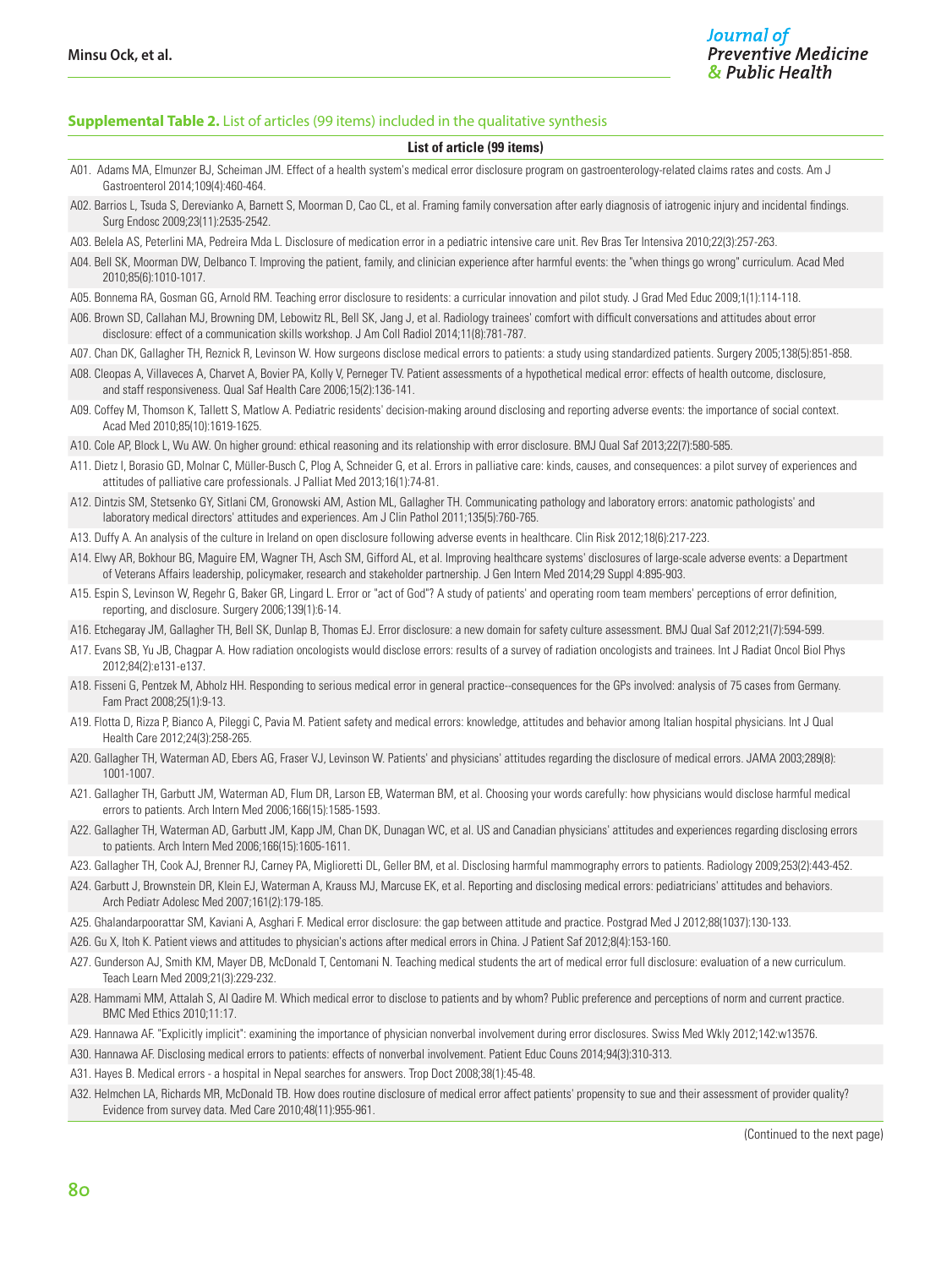#### **Supplemental Table 2.** Continued from the previous page

#### **List of article (99 items)**

- A33. Hingorani M, Wong T, Vafidis G. Attitudes after unintended injury during treatment a survey of doctors and patients. West J Med 1999;171(2):81-82.
- A34. Hobgood C, Peck CR, Gilbert B, Chappell K, Zou B. Medical errors-what and when: what do patients want to know? Acad Emerg Med 2002;9(11):1156-1161.
- A35. Hobgood C, Xie J, Weiner B, Hooker J. Error identification, disclosure, and reporting: practice patterns of three emergency medicine provider types. Acad Emerg Med 2004;11(2):196-199.
- A36. Hobgood C, Tamayo-Sarver JH, Elms A, Weiner B. Parental preferences for error disclosure, reporting, and legal action after medical error in the care of their children. Pediatrics 2005;116(6):1276-1286.
- A37. Hobgood C, Hevia A, Tamayo-Sarver JH, Weiner B, Riviello R. The influence of the causes and contexts of medical errors on emergency medicine residents' responses to their errors: an exploration. Acad Med 2005;80(8):758-764.
- A38. Hobgood C, Bowen JB, Brice JH, Overby B, Tamayo-Sarver JH. Do EMS personnel identify, report, and disclose medical errors? Prehosp Emerg Care 2006;10(1):21-27.
- A39. Hobgood C, Weiner B, Tamayo-Sarver JH. Medical error identification, disclosure, and reporting: do emergency medicine provider groups differ? Acad Emerg Med 2006;13(4):443-451.
- A40. Hobgood C, Tamayo-Sarver JH, Weiner B. Patient race/ethnicity, age, gender and education are not related to preference for or response to disclosure. Qual Saf Health Care 2008;17(1):65-70.
- A41. Iedema R, Sorensen R, Manias E, Tuckett A, Piper D, Mallock N, et al. Patients' and family members' experiences of open disclosure following adverse events. Int J Qual Health Care 2008;20(6):421-432.
- A42. Iedema R, Allen S, Britton K, Piper D, Baker A, Grbich C, et al. Patients' and family members' views on how clinicians enact and how they should enact incident disclosure: the "100 patient stories" qualitative study. BMJ 2011;343:d4423.
- A43. Iedema R, Allen S, Sorensen R, Gallagher TH. What prevents incident disclosure, and what can be done to promote it? Jt Comm J Qual Patient Saf 2011;37(9):409-417.
- A44. Iedema RA, Mallock NA, Sorensen RJ, Manias E, Tuckett AG, Williams AF, et al. The National Open Disclosure Pilot: evaluation of a policy implementation initiative. Med J Aust 2008;188(7):397-400.
- A45. Iedema R, Jorm C, Wakefield J, Ryan C, Sorensen R. A new structure of attention? Open disclosure of adverse events to patients and their families. J Lang Soc Psychol 2009;28(2):139-157.
- A46. Iezzoni LI, Rao SR, DesRoches CM, Vogeli C, Campbell EG. Survey shows that at least some physicians are not always open or honest with patients. Health Aff (Millwood) 2012;31(2):383-391.
- A47. Kachalia A, Kaufman SR, Boothman R, Anderson S, Welch K, Saint S, et al. Liability claims and costs before and after implementation of a medical error disclosure program. Ann Intern Med 2010;153(4):213-221.
- A48. Kaldjian LC, Jones EW, Wu BJ, Forman-Hoffman VL, Levi BH, Rosenthal GE. Disclosing medical errors to patients: attitudes and practices of physicians and trainees J Gen Intern Med 2007;22(7):988-996.
- A49. Knifed E, Goyal A, Bernstein M. Moral angst for surgical residents: a qualitative study. Am J Surg. 2010 Apr;199(4):571-576.
- A50. Kooienga S, Stewart VT. Putting a face on medical errors: a patient perspective. J Healthc Qual 2011;33(4):37-41.
- A51. Kronman AC, Paasche-Orlow M, Orlander JD. Factors associated with disclosure of medical errors by housestaff. BMJ Qual Saf 2012;21(4):271-278.
- A52. Lander LI, Connor JA, Shah RK, Kentala E, Healy GB, Roberson DW. Otolaryngologists' responses to errors and adverse events. Laryngoscope 2006;116(7):1114-1120.
- A53. Lehmann LS, Puopolo AL, Shaykevich S, Brennan TA. Iatrogenic events resulting in intensive care admission: frequency, cause, and disclosure to patients and institutions. Am J Med 2005;118(4):409-413.
- A54. Lester GW, Smith SG. Listening and talking to patients. A remedy for malpractice suits? West J Med 1993;158(3):268-272.
- A55. Liao JM, Etchegaray JM, Williams ST, Berger DH, Bell SK, Thomas EJ. Assessing medical students' perceptions of patient safety: the medical student safety attitudes and professionalism survey. Acad Med 2014;89(2):343-351.
- A56. López L, Weissman JS, Schneider EC, Weingart SN, Cohen AP, Epstein AM. Disclosure of hospital adverse events and its association with patients' ratings of the quality of care. Arch Intern Med 2009;169(20):1888-1894.
- A57. Loren DJ, Klein EJ, Garbutt J, Krauss MJ, Fraser V, Dunagan WC, et al. Medical error disclosure among pediatricians: choosing carefully what we might say to parents. Arch Pediatr Adolesc Med 2008;162(10):922-927.
- A58. Loren DJ, Garbutt J, Dunagan WC, Bommarito KM, Ebers AG, Levinson W, et al. Risk managers, physicians, and disclosure of harmful medical errors. Jt Comm J Qual Patient Saf 2010;36(3):101-108.
- A59. Luk LA, Ng WI, Ko KK, Ung VH. Nursing management of medication errors. Nurs Ethics 2008;15(1):28-39.
- A60. Lyu HG, Cooper MA, Mayer-Blackwell B, Jiam N, Hechenbleikner EM, Wick EC, et al. Medical harm: patient perceptions and follow-up actions. J Patient Saf 2014. doi: https://doi.org/ 10.1097/PTS.0000000000000136.
- A61. Martinez W, Lo B. Medical students' experiences with medical errors: an analysis of medical student essays. Med Educ 2008;42(7):733-741.
- A62. Martinez W, Hickson GB, Miller BM, Doukas DJ, Buckley JD, Song J, et al. Role-modeling and medical error disclosure: a national survey of trainees. Acad Med 2014;89(3):482-489.
- A63. Matlow AG, Moody L, Laxer R, Stevens P, Goia C, Friedman JN. Disclosure of medical error to parents and paediatric patients: assessment of parents' attitudes and influencing factors. Arch Dis Child 2010;95(4):286-290.
- A64. May N, Plews-Ogan M. The role of talking (and keeping silent) in physician coping with medical error: a qualitative study. Patient Educ Couns 2012;88(3):449-454.

(Continued to the next page)